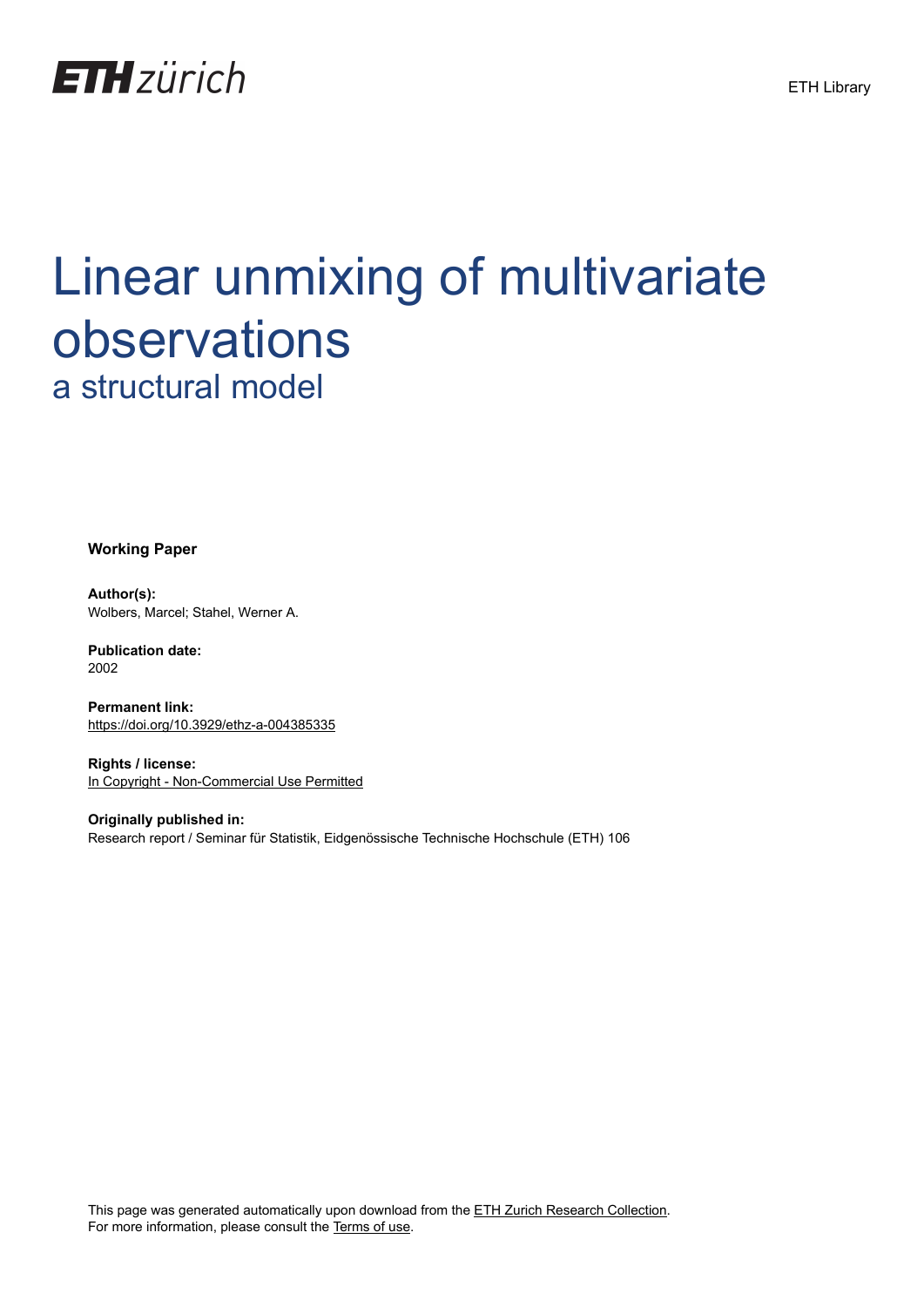## Linear Unmixing of Multivariate Observations: A STRUCTURAL MODEL

by

Marcel Wolbers and Werner Stahel

Research Report No. 106 August 2002

Seminar für Statistik

Eidgenössische Technische Hochschule (ETH)

CH-8092 Zürich

Switzerland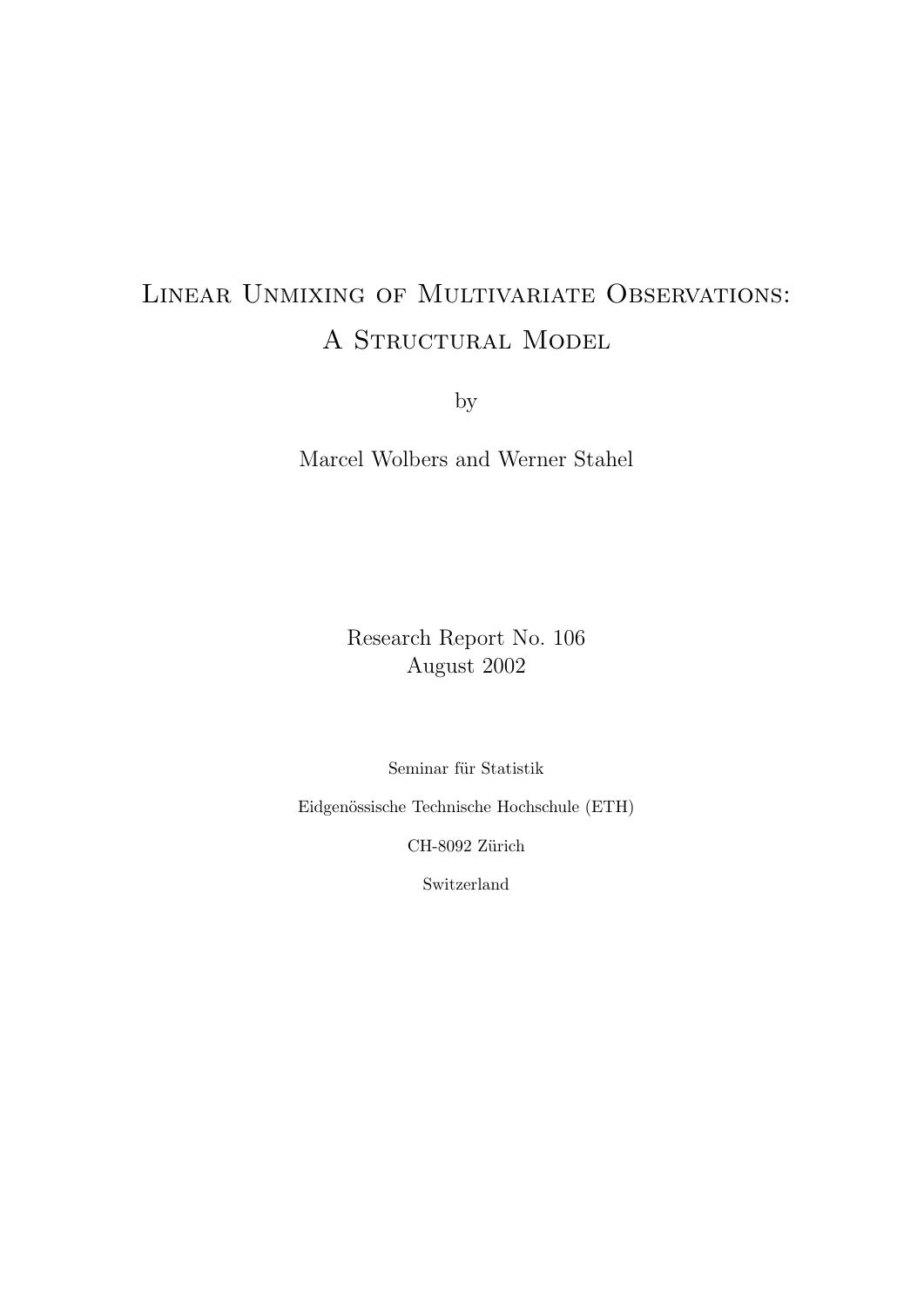## Linear Unmixing of Multivariate Observations: A Structural Model

Marcel Wolbers and Werner Stahel

Seminar für Statistik ETH Zentrum CH-8092 Zürich, Switzerland

August 2002

#### Abstract

In many fields of science there are multivariate observations which are generated by a (physical) linear mixing process of contributions from different sources. If it is assumed that the composition of the sources is constant for different observations, these observations are, up to measurement error, non-negative linear combinations of a fixed set of so-called source profiles which characterize the sources. The goal of linear unmixing is to recover both the source profiles and the source activities (also called scores) from a multivariate dataset.

We present a new parametric mixing model which assumes a multivariate lognormal distribution for the scores. This model is proved to be identifiable. To calculate the MLE we propose the combination of two variants of the MCEM algorithm. The proposed model is applied to simulated datasets and to air pollution measurements from Zurich. In addition to the basic model we discuss several extensions.

Key Words. linear mixing model, source apportionment, latent variables, identifiability, MCEM algorithm

Heading: Linear Unmixing of Multivariate Observations: A Structural Model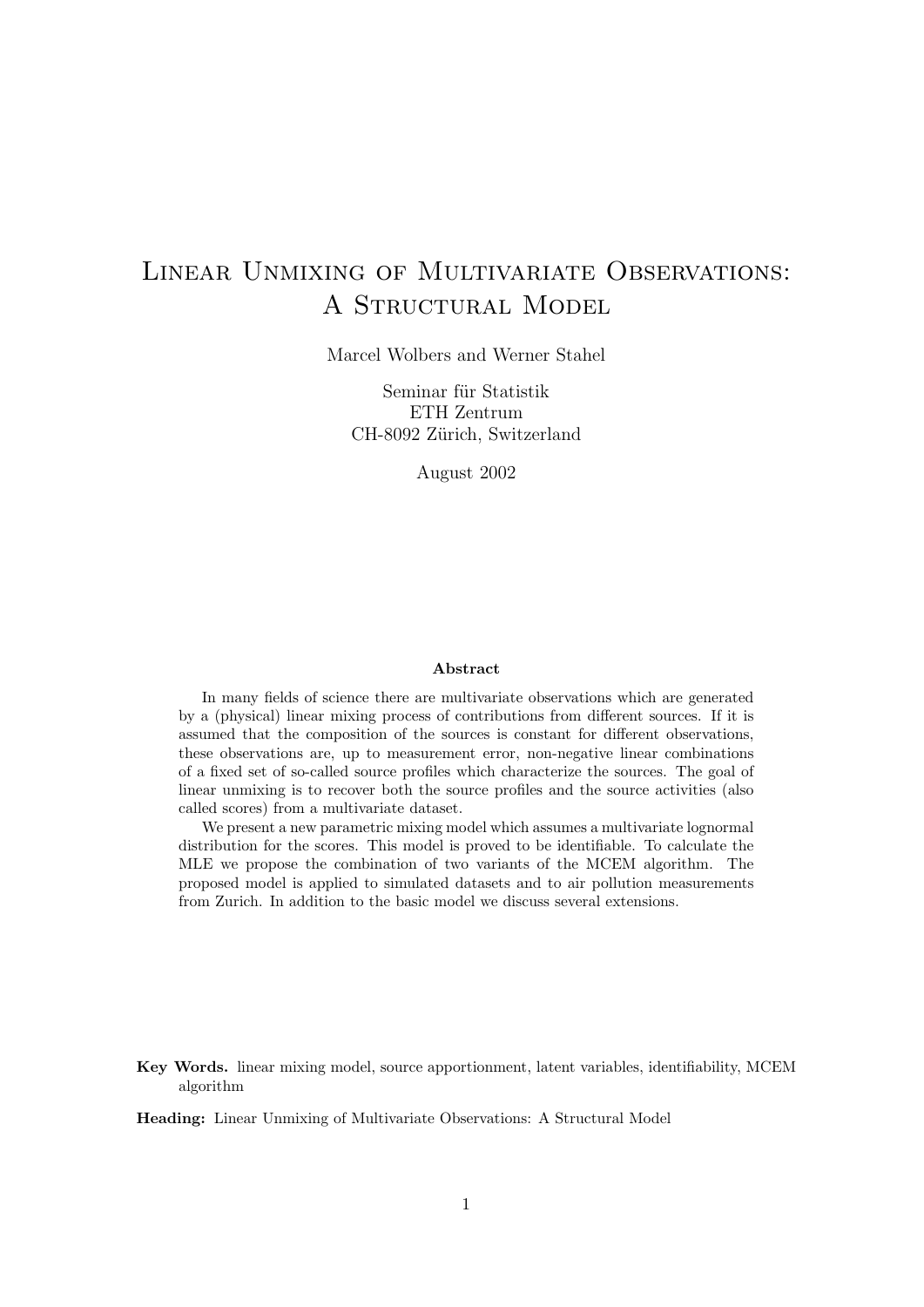### 1 Introduction

The problem of explaining multivariate observations as mixtures of certain sources occurs in many fields of science. To illustrate this type of problems it is best to look at a specific example first:

<span id="page-3-0"></span>Example 1 Six daily measurements of 13 VOC (volatile organic compounds) were automatically recorded at a monitoring station in Wallisellen, a suburb of Zurich from October 1996 until February 1997. After removal of missing values, the dataset consists of 749 measurements of the 13 compounds. This dataset is a subset of a larger dataset discussed in detail in [Locher](#page-21-0) [\(1999\)](#page-21-0).

The measured data are believed to stem from emission sources such as exhaust from gasoline driven cars, evaporation of gasoline, solvents of chemicals used in production, etc. The following assumptions about the sources are a reasonable approximation to reality:

- The number of different sources is substantially smaller than the number of recorded variables.
- An emission source emits the compounds in constant proportions. The vector of proportions which characterizes a source is called its profile.
- The contributions of one source to an observation can be obtained by a scalar multiplication of the profile vector with the activity of that source at the time of the observation. This implies that chemical reactions of the compounds in the air are slow compared to the transport time between emission and measurement site.

The assumptions imply that the measured concentrations at a certain time are, up to measurement error, a sum of the different source profiles scaled with the activities of the corresponding sources at that time. Since little is known a priori about the composition of the source profiles, one is interested in simultaneously estimating the source profiles as well as the source activities.

In mathematical formulas, the model described in Example [1](#page-3-0) is (up to measurement error)

<span id="page-3-1"></span>
$$
\mathbf{X}_i \approx \mathbf{C}\mathbf{S}_i \quad (i = 1, \dots, n). \tag{1}
$$

In this notation, the m-vectors  $\mathbf{X}_i$  model the observations, the  $m \times p$ −matrix **C** contains the profiles of the p sources as its column vectors and the p-vectors  $S_i$  are the source activities or scores. In order to get physically meaningful results, it is reasonable to require that the source profiles matrix  $C$  as well as the scores  $S_i$  are non-negative. If both **C** and the scores  $S_i$  are unknown or only partially known, model [\(1\)](#page-3-1) together with the non-negativity constraints is called a linear mixing model. The task of estimating the unknown quantities **C** and  $S_i$  is called *linear unmixing*. Often, the number p of different sources is unknown and therefore has to be estimated as well.

Linear mixing models have been applied in many fields including air quality studies (as in Example [1](#page-3-0) above), chromatography and spectroscopy, geology and hydrochemical studies of natural catchments. A nice interdisciplinary introduction to mixing models which also provides references to applications is [Akerjord & Christophersen](#page-20-0) [\(1996\)](#page-20-0). Coverage of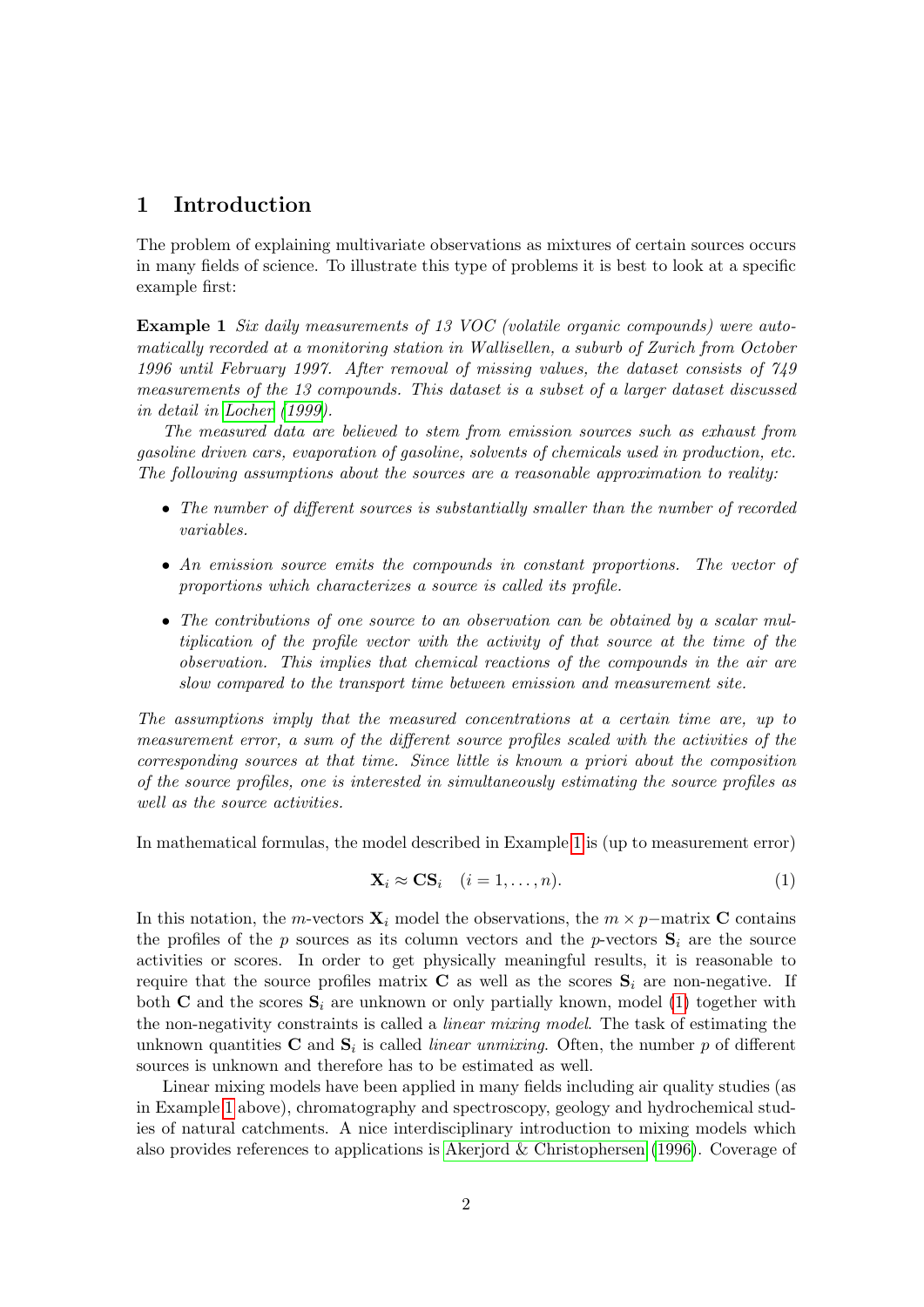linear mixing models in statistical journals has been rather sparse. Notable exceptions are [Bandeen-Roche](#page-20-1) [\(1994\)](#page-20-1), [Renner](#page-21-1) [\(1993\)](#page-21-1) and [Park, Guttorp & Henry](#page-21-2) [\(2001\)](#page-21-2). Most of the available methodology was published in the more quantitative journals of the application areas.

A fundamental problem of linear mixing models is that they are usually non-identifiable unless there are additional constraints imposed: Let **T** be a regular  $p \times p$ −matrix. Setting  $\mathbf{C}^* := \mathbf{C}\mathbf{T}$  and  $\mathbf{S}_i^* := \mathbf{T}^{-1}\mathbf{S}_i$  leads to an equivalent model, i.e.  $\mathbf{C}\mathbf{S}_i = \mathbf{C}^*\mathbf{S}_i^*$  if  $\mathbf{C}^*$  and  $\mathbf{S}_i^*$ also satisfy the non-negativity constraints.

One possibility to ensure identifiability is to make distributional assumptions about the scores, thus leading to a *structural model* in contrast to functional models which treat the scores as unknown (incidental) parameters. [Bandeen-Roche](#page-20-1) [\(1994\)](#page-20-1) gives general conditions on the distribution of the scores to ensure that the model [\(1\)](#page-3-1) (without measurement error and with compositional data) is identifiable. We suggest a specific parametric model for the scores distribution, namely the multivariate lognormal distribution, and a lognormal multiplicative error. This model, which we call the *lognormal structural mixing* model, is introduced in more detail in Section [2.](#page-4-0) In Section [3](#page-5-0) we prove identifiability of the proposed model (with measurement error) and review asymptotic results for the MLE obtained in the first authors PhD thesis, see [Wolbers](#page-21-3) [\(2002\)](#page-21-3). To actually calculate the MLE of the lognormal structural mixing model, two variants of the Monte Carlo EM algorithm are suggested in Section [4.](#page-7-0) They treat the scores and the measurement errors, respectively, as latent variables and are shown to nicely complement each other. A favorable feature of the lognormal mixing model is that it is easily extended: In Section [5](#page-11-0) we show that it is straightforward to extend the model as well as the proposed EM algorithms to allow for covariates. We also discuss methods to deal with zero-measurements as well as a variant of the model for compositional data. The MLE and the proposed algorithm to compute it are shown to be successful both in a simulation (Section [6\)](#page-12-0) and in an application to the VOC measurements of Example [1](#page-3-0) (Section [7\)](#page-14-0). We conclude by surveying possibilities for further research.

## <span id="page-4-0"></span>2 The structural lognormal mixing model

A natural choice for the scores distribution of the linear mixing model is the multivariate lognormal distribution. It assumes that the logarithm of the scores is multivariate normally distributed. More details about this distribution are given in [Crow & Shimizu](#page-20-2) [\(1988\)](#page-20-2). This distribution is quite flexible and a natural adaptation of the multivariate normal distribution to the non-negativity constraints.

The observations in linear mixing models are often concentrations. For such data, Tukey's idea of "first aid transformations" [\(Mosteller & Tukey 1977\)](#page-21-4) would suggest taking logarithms. Since the transformed observations no longer satisfy a linear mixing model, the idea cannot be directly applied. Instead we assume the error to be multiplicative and lognormally distributed to obtain a realistic model.

Combining the assumptions for the scores and the error we arrive at the following model:

<span id="page-4-1"></span>
$$
\mathbf{X}_i = \mathbf{C} \mathbf{S}_i \circ \mathbf{E}_i \quad (i = 1, \dots, n), \tag{2}
$$

where ∘ stands for the elementwise product and we assume that both the scores and the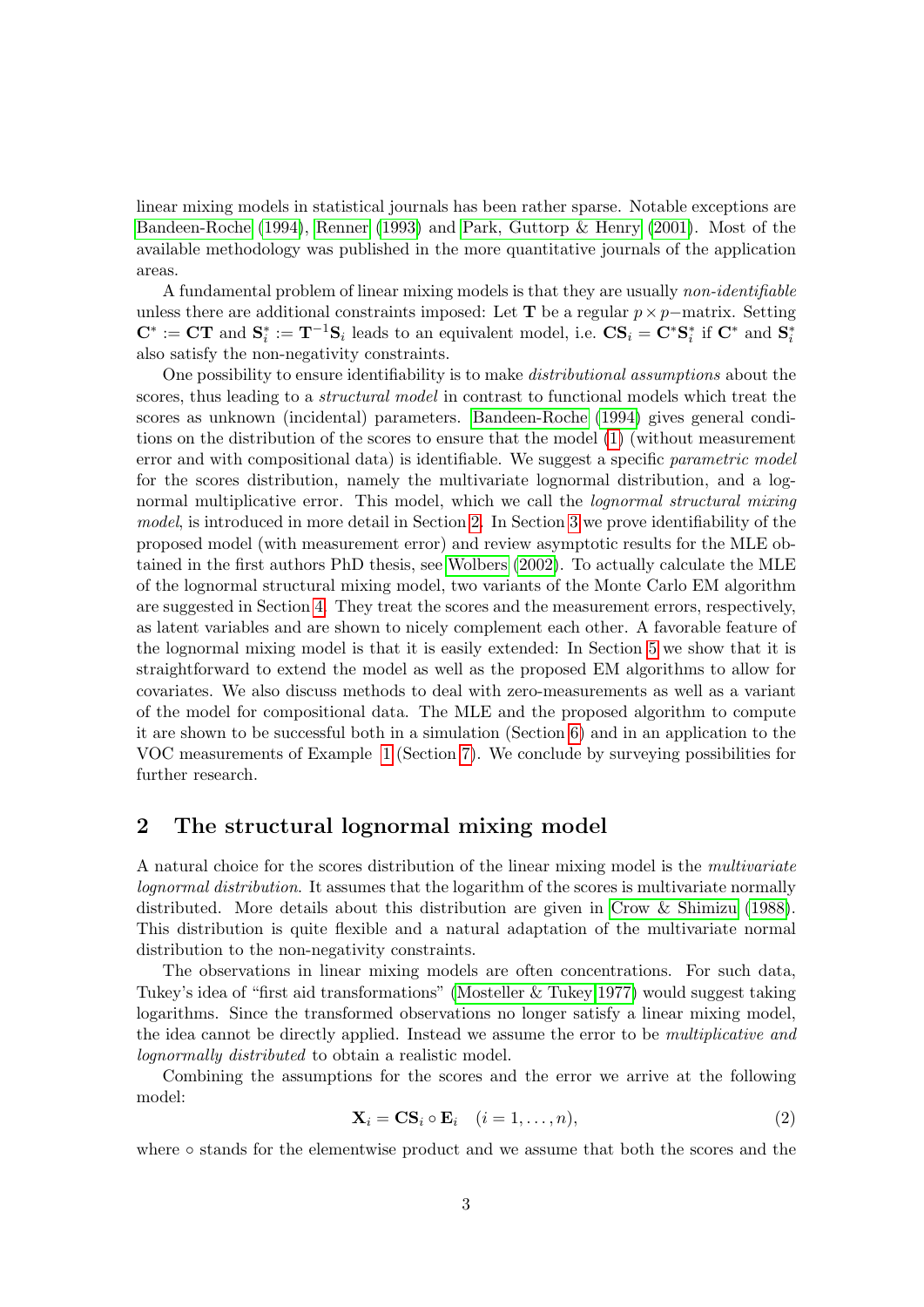error are multivariate lognormally distributed:  $S_i \sim \Lambda(\mu, \Psi)$  and  $E_i \sim \Lambda(0, \Sigma)$  where  $\Sigma =$  $diag(\sigma_1^2, \ldots, \sigma_m^2)$  is diagonal. The assumption of independence of different components of the error is common for linear mixing models. Without this constraint, the covariance structure of the error is confounded with the subspace spanned by the source profiles (on which the observations without measurement error lie). Finally, we assume that both scores and error are i.i.d. and independent of each other.

Model [\(2\)](#page-4-1) resembles the factor analysis model. Indeed, this model is a natural adaptation of the factor analysis model to the non-negativity constraints and the fact that in linear mixing models there exists a meaningful coordinate origin. The structural mixing model has two special features: First, while there has been a considerable debate in psychology whether the latent factors postulated by factor analysis have any real existence, the linear mixing model is based on physical laws in most applications. Second, since it will be shown below that the structural mixing model is identifiable under some regularity conditions, this model can do without the rather arbitrary rotation step.

Two other structural mixing models have been suggested in the literature. Unlike our model, both of them model compositional data. [Bandeen-Roche & Ruppert](#page-20-3) [\(1991\)](#page-20-3) and [Bandeen-Roche](#page-20-1) [\(1994\)](#page-20-1) assume a Dirichlet distribution for the scores and the error. The Dirichlet class has some elegant mathematical properties. However, Dirichlet assumptions imply strong independence conditions for the scores and are considerably less flexible than the lognormal assumptions of our model. [Aitchison](#page-20-4) [\(1987\)](#page-20-4) provides an extensive comparison of the Dirichlet and the logistic normal distribution (an adaptation of the lognormal distribution to the compositional case, see [Aitchison](#page-20-4) [\(1987\)](#page-20-4)) which clearly favors the logistic normal distribution as a modeling tool. The second model was developed independently of our work by [Billheimer](#page-20-5) [\(2001\)](#page-20-5). His model assumes that the scores and the errors are logistic normally distributed. Therefore it is identical to a variant of our model adapted to the compositional case, see Section [5.3.](#page-11-1) However, contrary to our work, he treats the model in a Bayesian framework.

## <span id="page-5-0"></span>3 Identifiability and asymptotics

The source profiles are only identifiable up to a scaling factor as is easily seen. Thus we always assume that the columns of  $C$  are *standardized*, i.e. that they are constrained to sum to 1, and that they are linearly independent. In addition, we have a problem similar to what [Redner & Walker](#page-21-5) [\(1984\)](#page-21-5) named the "label switching problem" for the analysis of mixtures. Thus we need a slightly specialized definition of identifiabilty:

**Definition 1** The structural lognormal mixing model  $(2)$  is identifiable, if for each pair  $\bm{\theta}_1~=~(\mathbf{C}_1,\bm{\mu}_1,\bm{\Psi}_1,\bm{\Sigma}_1)$  and  $\bm{\theta}_2~=~(\mathbf{C}_2,\bm{\mu}_2,\bm{\Psi}_2,\bm{\Sigma}_2)$  of parameters determining densities  $f_1(\mathbf{x}|\boldsymbol{\theta}_1)$  and  $f_2(\mathbf{x}|\boldsymbol{\theta}_2)$  one has  $f_1(\mathbf{x}|\boldsymbol{\theta}_1) = f_2(\mathbf{x}|\boldsymbol{\theta}_2)$  for almost all  $\mathbf{x}$  if and only if there exists a  $p \times p$  permutation matrix **P** such that  $\mathbf{C}_2 = \mathbf{C}_1 \mathbf{P}$ ,  $\boldsymbol{\mu}_2 = \mathbf{P}^t \boldsymbol{\mu}_1$ ,  $\Psi_2 = \mathbf{P}^t \Psi_1 \mathbf{P}$ , and  $\Sigma_2 = \Sigma_1$ .

It is easy to see that the model [\(2\)](#page-4-1) without measurement error is identifiable: If we assume that  $\Psi$  is nondegenerate, then the columns of C are identified (up to permutations and scaling) as the vertices of the support of the distribution of CS (since the support of the distribution of S is  $\mathbb{R}^p_+$ , the support of CS is a cone). Moreover,  $\mu$  and  $\Psi$  are identified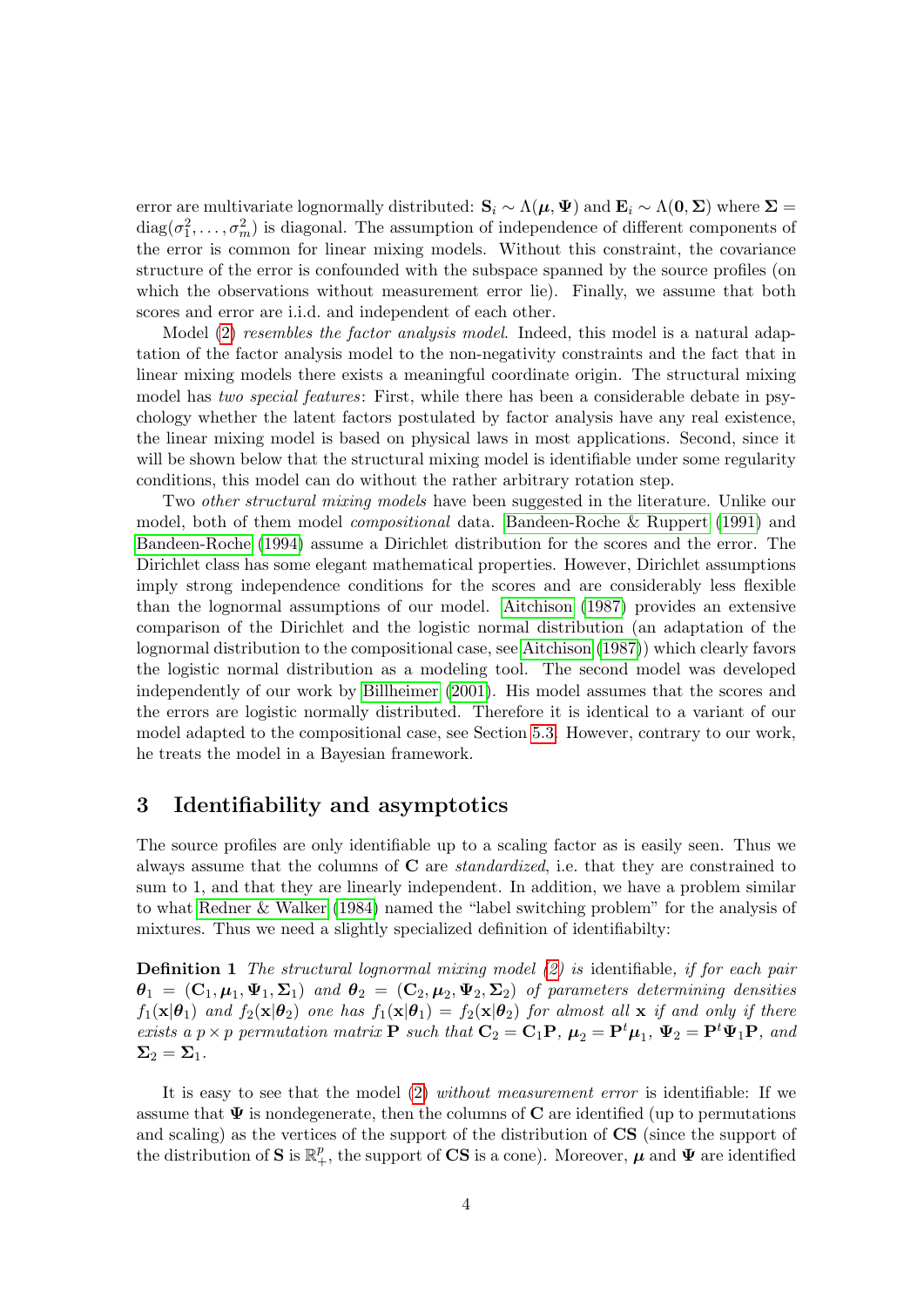as mean vector and covariance matrix of the distribution of  $log(S) = log(C^{+}(CS))$  where  $C^+$  is any  $p \times m$ -matrix satisfying  $C^+C = I$ .

<span id="page-6-0"></span>If we allow for measurement error, additional regularity conditions are required:

Theorem 1 Assume the following set of regularity conditions:

- 1. The columns of  $C$  are linearly independent and the entries of each of its columns sum to 1.
- 2. No row of C contains only zeros.
- 3. If any row of  $C$  is deleted, there remain two disjoint submatrices of rank p.
- $\mathcal{A}$ .  $\Psi$  is non-singular.

Then the structural lognormal model is identifiable.

The proof is given in the appendix.

Remark. The proof relies on the fact that the columns of C are identified as the vertices of the support of the distribution of CS which is a cone. However, if observations close to the facets of the cone are improbable under the true model, reconstruction of the cone becomes hard. In such cases theoretical identifiability still holds but for reasonable sample sizes one has to expect practical identifiability problems. This happens e.g. if the components of  $\mu$  are of different orders of magnitudes or if an eigenvalue of  $\Psi$  is small.

The conditions of Theorem [1](#page-6-0) imply that  $m > 2p$ . In this case the problem is generically identifiable, i.e. it is identifiable except for a set of Lebesgue measure 0 of the parameter space. In practice it always seems advisable to try to model with a small  $p$  for parsimony reasons;  $p \leq m/2$  as well as the conditions of Theorem [1](#page-6-0) will usually be satisfied. In theory, the conditions of Theorem [1](#page-6-0) are generally too strong: Indeed, it can easily be shown that for the case of one source  $(p = 1)$ , the parameters are identifiable from the first two moments of the log-data if C contains no zeros and at least two variables are recorded. (Note that in this simple case, the log-data is multivariate normally distributed.)

For asymptotics as well as for the calculation of the MLE it is easier to work with the log-observations denoted by  $\mathbf{Z}_i := \log(\mathbf{X}_i)$  and the log scores  $\mathbf{V}_i := \log(\mathbf{S}_i)$ . This leads to the following form of the density function:

<span id="page-6-1"></span>
$$
f_{\mathbf{Z}}(\mathbf{z};\boldsymbol{\theta}) = \int_{\mathbb{R}^p} f_{\mathbf{Z}|\mathbf{V}=\mathbf{v}}(\mathbf{z};\boldsymbol{\theta}) \cdot f_{\mathbf{V}}(\mathbf{v};\boldsymbol{\theta}) d\mathbf{v}
$$
(3)

where  $f_{\mathbf{Z}|\mathbf{V}=\mathbf{v}}$  and  $f_{\mathbf{V}}$  are the densities of  $\mathcal{N}(\log(\mathbf{C}\exp(\mathbf{V})), \Sigma)$  and  $\mathcal{N}(\boldsymbol{\mu}, \boldsymbol{\Psi})$ , respectively.

Standard methods (see e.g. [van der Vaart](#page-21-6) [\(1998\)](#page-21-6)) are used to prove consistency and asymptotic normality of the MLE of the structural lognormal mixing model. However, the likelihood cannot be written in closed form and thus the conditions are hard to check. Rigorous proofs of asymptotic properties can be found in [Wolbers](#page-21-3) [\(2002\)](#page-21-3). Here, we only summarize these results: Consistency of the MLE is proved under two weak assumptions: identifiability and the existence of a lower bound for the measurement error variances. Due to analytical complications, asymptotic normality (if the parameters are inner points of the parameter space) is only proved for two special cases: either  $p \leq 2$  or  $\Psi$  is assumed to be diagonal.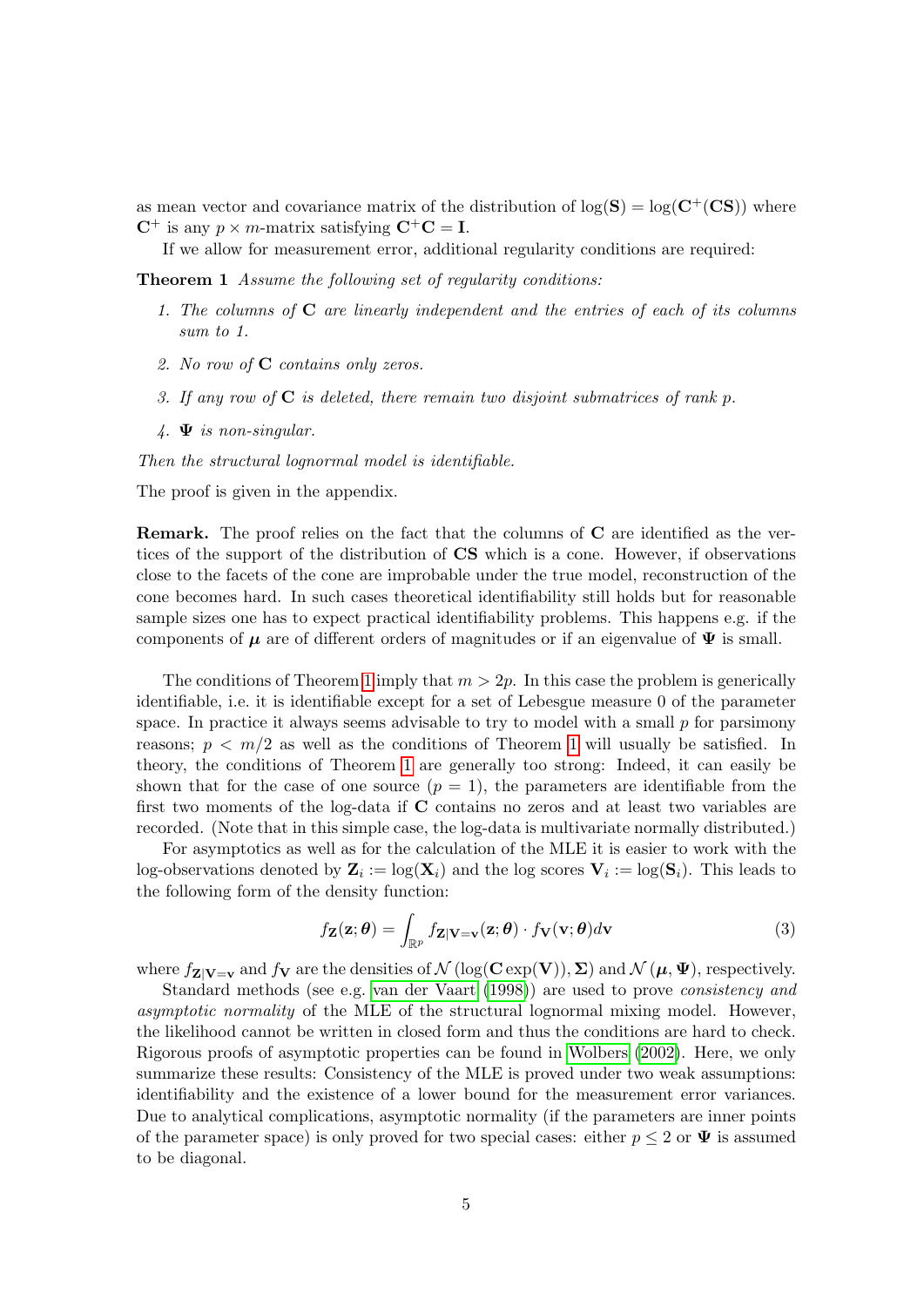## <span id="page-7-0"></span>4 Calculation of the MLE

A major problem in determining the MLE of the structural lognormal model [\(2\)](#page-4-1) is that the likelihood is not available in closed form since the density [\(3\)](#page-6-1) is an integral. Instead of trying to maximize Monte Carlo or other numerical approximations to the likelihood, we propose to use two variants of the Monte Carlo EM algorithm of [Wei & Tanner](#page-21-7) [\(1990\)](#page-21-7).

Rather than performing one hard optimization, the EM algorithm approaches the problem at hand by augmenting the observed data with latent (unobserved) data and carrying out a series of simpler maximizations, see e.g. [Dempster, Laird & Rubin](#page-20-6) [\(1977\)](#page-20-6). We present two variants of the Monte Carlo EM algorithm for the problem at hand which differ in what they regard as the latent data.

#### <span id="page-7-1"></span>4.1 Monte Carlo EM algorithm – variant 1

In this section, we view the log-scores  $v_i$  as latent data, leading to the complete data  $(z_i, v_i)$  (where  $z_i$  are the log-observations). For the complete data, the likelihood  $L^c$  is available in closed form:

$$
\log L^{c}(\boldsymbol{\theta}; \mathbf{z}, \mathbf{v}) = -\frac{m+p}{2} \log(2\pi) - \sum_{j=1}^{m} \log(\sigma_{j}) - \frac{1}{2} \log(\det(\boldsymbol{\Psi}))
$$

$$
-\frac{1}{2} \sum_{j=1}^{m} \left[ z^{(j)} - \log \left( \sum_{k=1}^{p} c_{jk} \exp(v^{(k)}) \right) \right]^2 / \sigma_j^2 - \frac{1}{2} (\mathbf{v} - \boldsymbol{\mu})^t \boldsymbol{\Psi}^{-1} (\mathbf{v} - \boldsymbol{\mu})
$$

Each iteration of the EM algorithm consists of an E-step (expectation) and a M-step (maximization). Let the current parameters be  $\hat{\theta}^{(q)}$ . Then the  $(q+1)$ th iteration has the following form:

E-step: Compute  $Q(\theta; \hat{\theta}^{(q)}, (\mathbf{z}_i)) = \sum_{i=1}^{n} \widetilde{Q}(\theta; \theta^{(q)}, \mathbf{z}_i)$  where

$$
\widetilde{Q}(\boldsymbol{\theta}; \hat{\boldsymbol{\theta}}^{(q)}, \mathbf{z}_i) = \mathbf{E} \left[ \log L^c(\boldsymbol{\theta}; \mathbf{z}_i, \mathbf{v}) \Big| \mathbf{z}_i; \hat{\boldsymbol{\theta}}^{(q)} \right] \n= \int_{\mathbb{R}^p} \log L^c(\boldsymbol{\theta}; \mathbf{z}_i, \mathbf{v}) f_{\mathbf{V}|\mathbf{Z}=\mathbf{z}_i}(\mathbf{v}; \hat{\boldsymbol{\theta}}^{(q)}) d\mathbf{v}
$$

is the expected complete data log-likelihood and the expectation is with respect to the conditional distribution of **V** given  $\mathbf{Z} = \mathbf{z}_i$  and the old parameters  $\hat{\boldsymbol{\theta}}^{(q)}$ .

 $M\text{-}step: \text{ Determine }\hat{\boldsymbol{\theta}}^{(q+1)}:=\arg\max_{\boldsymbol{\theta}} Q(\boldsymbol{\theta};\hat{\boldsymbol{\theta}}^{(q)},(\mathbf{z}_i)).$ 

As is shown in [Dempster et al.](#page-20-6) [\(1977\)](#page-20-6), an EM-iteration always increases the loglikelihood. However, convergence to the maximum likelihood estimator can be slow.

If the conditional expectation in the E-step cannot be written in closed form, as is the case here, the expectation can be estimated by Monte Carlo methods leading to the Monte Carlo EM (MCEM) algorithm, see e.g. [Wei & Tanner](#page-21-7) [\(1990\)](#page-21-7).

We propose to use a *multivariate t importance sampler* to approximate the E-step (see e.g. [Evans & Swartz](#page-20-7) [\(2000\)](#page-20-7) for details): We note that  $f_{\mathbf{V}|\mathbf{Z}=\mathbf{z}_i}(\mathbf{v}; \hat{\boldsymbol{\theta}}^{(q)}) \propto f_{\mathbf{Z},\mathbf{V}}(\mathbf{z}_i, \mathbf{v}; \hat{\boldsymbol{\theta}}^{(q)})$ and expand  $\mathbf{v} \mapsto \log f_{\mathbf{Z},\mathbf{V}}(\mathbf{z}_i,\mathbf{v}; \hat{\boldsymbol{\theta}}^{(q)})$  in a Taylor series around its maximum. This leads to the expectation (maximizer)  $\xi_i$  and the covariance matrix (minus the inverse of the Hessian at the maximizer)  $\Phi_i$  of an approximating distribution which we choose to be a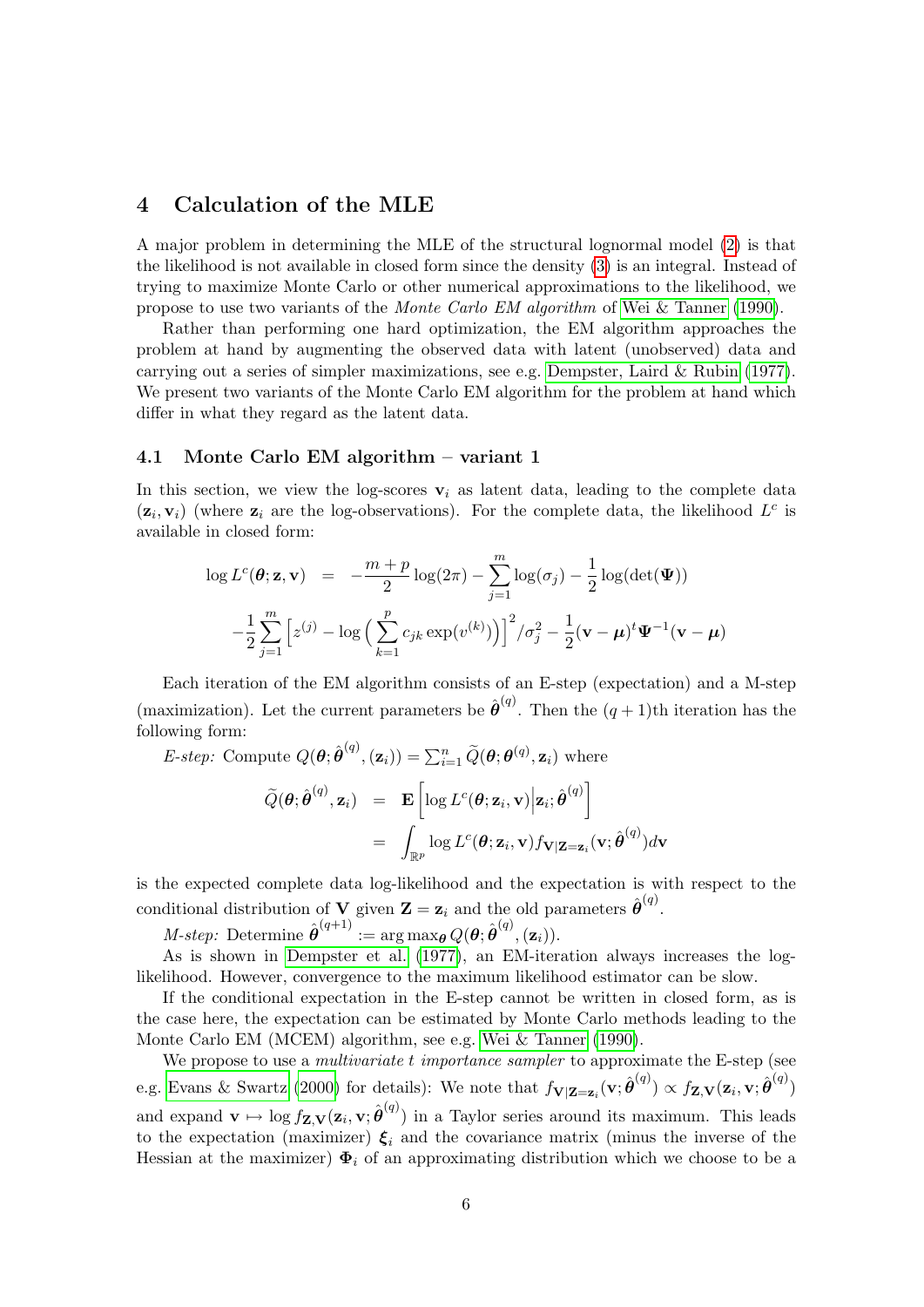multivariate t-distribution with  $\lambda$  degrees of freedom. (By default we set  $\lambda = 10$ .) Generate  $\mathbf{v}_{i\ell} \sim t_p(\lambda, \boldsymbol{\xi}_i, (1 - 2/\lambda)\boldsymbol{\Phi}_i)$  and preliminary weights  $w_{i\ell} = f_{\mathbf{Z},\mathbf{V}}(\mathbf{z}_i, \mathbf{v}_{i\ell}; \hat{\boldsymbol{\theta}}^{(q)})/g(\mathbf{v}_{i\ell})$  where g is the density of the t-distribution generating the  $\mathbf{v}_{i\ell}$ . Since  $\mathbf{v} \mapsto f_{\mathbf{V}|\mathbf{Z}=\mathbf{z}_i}(\mathbf{v}; \hat{\boldsymbol{\theta}}^{(q)})$  is only known up to a normalizing constant, the weights are standardized and then the importance sampling estimator

<span id="page-8-0"></span>
$$
\hat{Q}_i(\boldsymbol{\theta}; \hat{\boldsymbol{\theta}}^{(q)}, \mathbf{z}_i) = \sum_{\ell=1}^r \tilde{w}_{i\ell} \log L^c(\boldsymbol{\theta}; \mathbf{z}_i, \mathbf{v}_{i\ell})
$$
(4)

is used, where we have set  $\tilde{w}_{i\ell} := (\sum_{k=1}^r w_{ik})^{-1}w_{i\ell}$ . Equation [\(4\)](#page-8-0) avoids the calculation of the normalizing constant of  $f_{\mathbf{V}|\mathbf{Z}=\mathbf{z}_i}(\mathbf{v};\boldsymbol{\theta})$ . In addition, this estimate often has a smaller mean squared error than the unbiased standard importance sampling estimator, see [Liu](#page-20-8) [\(2001\)](#page-20-8).

If we use the approximation [\(4\)](#page-8-0), the M-step has an explicit form for some of the parameters:

$$
\hat{\boldsymbol{\mu}}^{(q+1)} = \frac{1}{n} \sum_{i=1}^{n} \sum_{\ell=1}^{r} \tilde{w}_{i\ell} \mathbf{v}_{i\ell}
$$
\n
$$
\hat{\boldsymbol{\Psi}}^{(q+1)} = \frac{1}{n} \sum_{i=1}^{n} \sum_{\ell=1}^{r} \tilde{w}_{i\ell} (\mathbf{v}_{i\ell} - \hat{\boldsymbol{\mu}}^{(q+1)})^t (\mathbf{v}_{i\ell} - \hat{\boldsymbol{\mu}}^{(q+1)})
$$

Moreover, the rows  $\hat{\mathbf{C}}_{j.}^{(q+1)}$  of  $\hat{\mathbf{C}}^{(q+1)}$  can be obtained by minimizing

$$
\mathbf{c} \mapsto \frac{1}{n} \sum_{i=1}^{n} \sum_{\ell=1}^{r} \tilde{w}_{i\ell} \Big( z_i^{(j)} - \log \Big( \sum_{k=1}^{p} c_{jk} \exp(\mathbf{v}_{i\ell}^{(k)}) \Big) \Big)^2
$$

subject to non-negativity constraints:  $\hat{\mathbf{C}}_{j.}^{(q+1)}$  is the minimizer and  $\hat{\sigma}_j^{(q+1)}$  $j^{(q+1)}$  is the square root of the minimal function value. The standardization of  $\hat{\mathbf{C}}^{(q+1)}$  was not taken into account in this minimization. Otherwise, the rows of  $\hat{\mathbf{C}}^{(q+1)}$  could not be estimated independently. We prefer instead to switch to an equivalent standardized model after calculation of all parameters  $\hat{\boldsymbol{\theta}}^{(q+1)}$ , which can easily be done.

#### <span id="page-8-1"></span>4.2 Monte Carlo EM algorithm – variant 2

[Dempster et al.](#page-20-6) [\(1977\)](#page-20-6) argue that the EM algorithm converges rapidly if the information loss due to incompleteness is small. Intuitively, the latent log-scores carry a lot of information about  $\mu$  and  $\Psi$ , and the information loss about these parameters due to non-observing the scores will be large resulting in slow convergence of the algorithm. To complement the MCEM algorithm of Section [4.1,](#page-7-1) we thus developed another variant of the EM algorithm. This second variant treats the observations without measurement error or, equivalently, the measurement errors as latent variables. Since the observations without measurement error lie exactly on a p-dimensional subspace, this second variant keeps the subspace spanned by the current source profiles fixed and only aims at finding an improved estimate of the source profiles within this subspace. This variant can thus be used to complement variant 1 but not as a stand-alone algorithm.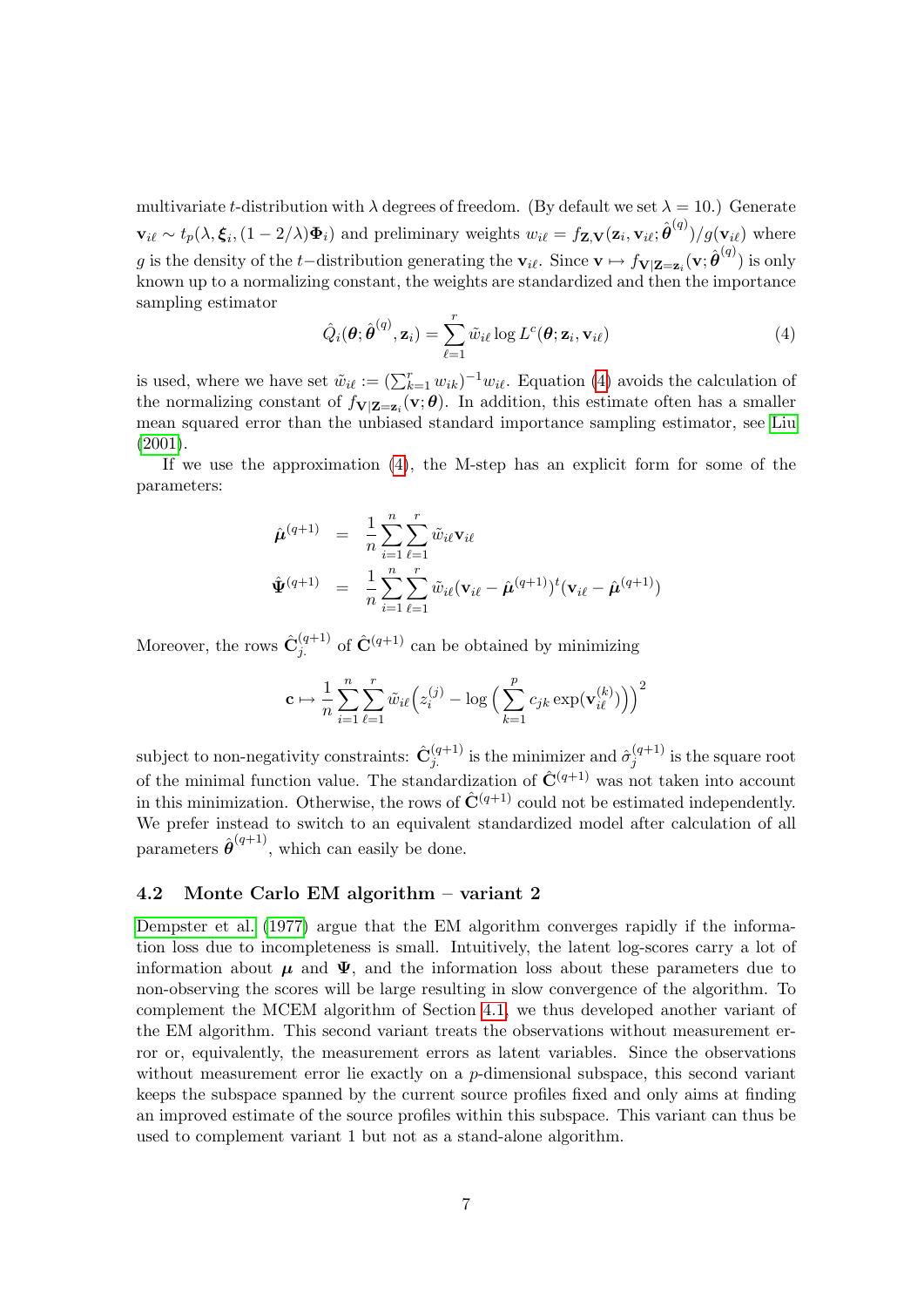More precisely: Let the current parameters be  $\hat{\boldsymbol{\theta}}^{(q)}$ . The  $m \times p$  matrix **B** contains as its columns a basis of the linear subspace spanned by the current source profiles, i.e. we can set  $\mathbf{B} := \hat{\mathbf{C}}^{(q)}$ . For this variant we replace the parameter  $\mathbf{C}$  by a  $p \times p$ –matrix  $\mathbf{T}$  (nonsingular with  $\sum_k t_{k\ell} = 1$  for  $1 \leq \ell \leq p$ ) such that  $\mathbf{C} = \mathbf{BT}$ . Thus, we use the parameter set  $\tilde{\boldsymbol{\theta}} = (\mathbf{T}, \boldsymbol{\mu}, \boldsymbol{\Psi}, \boldsymbol{\Sigma})$  and set  $\tilde{\boldsymbol{\theta}}^{(q)} = (\mathbf{I}, \hat{\boldsymbol{\mu}}^{(q)}, \hat{\boldsymbol{\Psi}}^{(q)}, \hat{\boldsymbol{\Sigma}}^{(q)})$ . The *latent observations*  $\mathbf{u}_i$  are the coordinates of the observations without measurement error  $\hat{\mathbf{x}}_i$  expressed in the basis **B**, i.e.  $\hat{\mathbf{x}}_i = \mathbf{C}\mathbf{s}_i = \mathbf{B}\mathbf{u}_i$ . The relation between the scores  $\mathbf{s}_i$  and  $\mathbf{u}_i$  is therefore given by  $\mathbf{s}_i = \mathbf{T}^{-1}\mathbf{u}_i$ . Thus, the complete data density is

$$
f_{\mathbf{Z},\mathbf{F}}(\mathbf{z},\mathbf{u};\tilde{\boldsymbol{\theta}},\mathbf{B}) = f_{\mathbf{Z}|\mathbf{S}=\mathbf{T}^{-1}\mathbf{u}}(\mathbf{z};\tilde{\boldsymbol{\theta}},\mathbf{B}) \cdot \frac{1}{|\det(\mathbf{T})|} f_{\mathbf{S}}(\mathbf{T}^{-1}\mathbf{u};\tilde{\boldsymbol{\theta}},\mathbf{B})
$$

The MC E-step of the MCEM algorithm then takes the following form: Compute

$$
\hat{Q}(\tilde{\boldsymbol{\theta}};\tilde{\boldsymbol{\theta}}^{(q)},\mathbf{B},(\mathbf{z}_i))=\sum_{i=1}^n\sum_{\ell=1}^r\tilde{w}_{i\ell}\log L^c(\tilde{\boldsymbol{\theta}};\mathbf{z}_i,\mathbf{u}_{i\ell},\mathbf{B})
$$

where we again use importance sampling: The distribution of  $\mathbf{u}_i$  given  $\mathbf{z}_i, \tilde{\boldsymbol{\theta}}^{(q)}$  and **B** is the same as that of  $\exp(\mathbf{v}_i)$  given  $\mathbf{z}_i$  and  $\hat{\boldsymbol{\theta}}^{(q)}$ . Therefore, the weights  $\tilde{w}_{i\ell}$  and the  $\mathbf{v}_{i\ell}$  can be generated as described in Section [4.1,](#page-7-1) and  $\mathbf{u}_{i\ell} = \exp(\mathbf{v}_{i\ell}).$ 

Explicitly, the complete data log-likelihood is

$$
\log L^{c}(\tilde{\boldsymbol{\theta}}; \mathbf{z}, \mathbf{u}, \mathbf{B}) = -\frac{m+p}{2} \log(2\pi) - \sum_{j=1}^{m} \log(\sigma_{j})
$$

$$
-\frac{1}{2} (\mathbf{z} - \log(\mathbf{B}\mathbf{u}))^{\dagger} \mathbf{\Sigma}^{-1} (\mathbf{z} - \log(\mathbf{B}\mathbf{u}))
$$

$$
-\log(|\det(\mathbf{T})|) - \sum_{k=1}^{p} \log(\mathbf{T}^{-1}\mathbf{u})^{(k)} - \frac{1}{2} \log(\det(\mathbf{\Psi}))
$$

$$
-\frac{1}{2} (\log(\mathbf{T}^{-1}\mathbf{u}) - \boldsymbol{\mu})^{\dagger} \mathbf{\Psi}^{-1} (\log(\mathbf{T}^{-1}\mathbf{u}) - \boldsymbol{\mu})
$$

as long as  $\mathbf{T}^{-1}\mathbf{u} > 0$  and  $-\infty$  otherwise.

The *M-step* computes  $\tilde{\boldsymbol{\theta}}^{(q+1)} = \arg \max_{\tilde{\boldsymbol{\theta}}} \hat{Q}(\tilde{\boldsymbol{\theta}}; \tilde{\boldsymbol{\theta}}^{(q)}, \mathbf{B}, (\mathbf{z}_i))$ . The error standard deviations are easy to update:

$$
\hat{\sigma}_j^{(q+1)} = \Big(\frac{1}{n}\sum_{i=1}^n \sum_{\ell=1}^r \tilde{w}_{i\ell}(z_i^{(j)} - \log(\mathbf{B}\mathbf{u}_{i\ell})^{(j)})^2\Big)^{1/2}.
$$

Moreover, straightforward calculations show that

<span id="page-9-0"></span>
$$
\hat{\mathbf{T}}^{(q+1)} = \arg \max_{\mathbf{T}} \left( -n \log(|\det(\mathbf{T})|) - n \sum_{k=1}^{p} [\hat{\boldsymbol{\mu}}^{(q+1)}]^{(k)} - \frac{1}{2} n \log(\det(\hat{\boldsymbol{\Psi}}^{(q+1)})) \right)
$$
\n(5)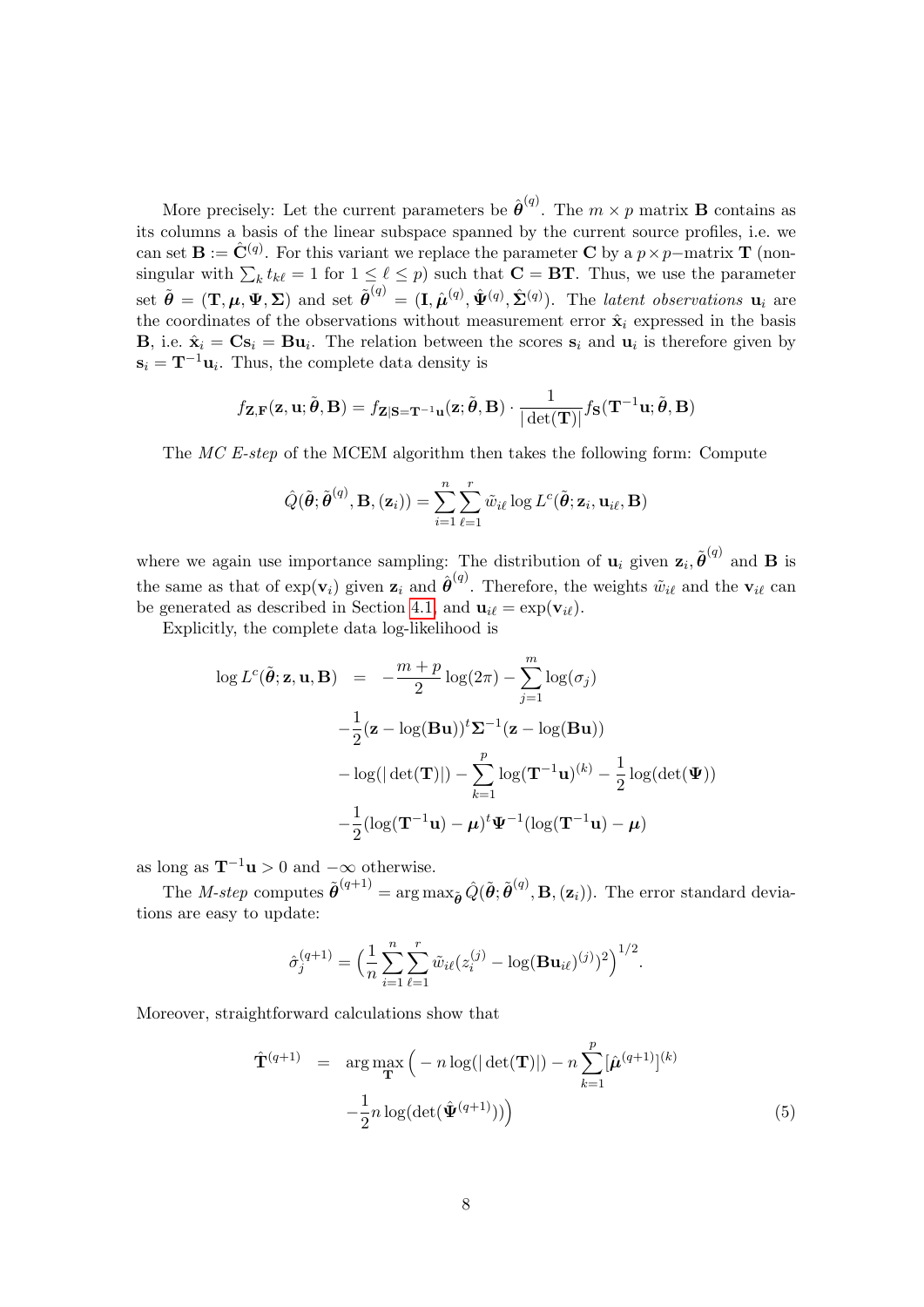where

$$
\hat{\boldsymbol{\mu}}^{(q+1)} = \frac{1}{n} \sum_{i=1}^{n} \sum_{\ell=1}^{r} \tilde{w}_{i\ell} \log(\mathbf{T}^{-1} \mathbf{u}_{i\ell})
$$
\n
$$
\hat{\boldsymbol{\Psi}}^{(q+1)} = \frac{1}{n} \sum_{i=1}^{n} \sum_{\ell=1}^{r} \tilde{w}_{i\ell} (\log(\mathbf{T}^{-1} \mathbf{u}_{i\ell}) - \hat{\boldsymbol{\mu}}^{(q+1)}) (\log(\mathbf{T}^{-1} \mathbf{u}_{i\ell}) - \hat{\boldsymbol{\mu}}^{(q+1)})^t
$$

Therefore, the only hard calculation in the M-step is the optimization [\(5\)](#page-9-0).

If the E-step could be performed exactly, the cone spanned by the columns of  $\hat{\mathbf{C}}^{(q)}$ would always be a subset of the cone spanned by the columns of  $\hat{\mathbf{C}}^{(q+1)}$ . To see this property, note that the support of the conditional distribution of  $\bf{u}$  given  $\bf{z}_i$  and the old parameters  $(\hat{\mathbf{T}}^{(q)} = \mathbf{I}, \mathbf{B} = \hat{\mathbf{C}}^{(q)}, \ldots)$  is  $\mathbb{R}^p_+$ . If  $\hat{\mathbf{C}}^{(q+1)} = \mathbf{B} \hat{\mathbf{T}}^{(q+1)}$  did not possess the claimed property,  $(\hat{\mathbf{T}}^{(q+1)})^{-1}\mathbf{u}$  would contain negative entries for some  $\mathbf{u} \in \mathbb{R}_+^p$  thus leading  $\mathrm{to} \; Q(\tilde{\boldsymbol{\theta}}^{(q+1)}; \tilde{\boldsymbol{\theta}}^{(q)}, \mathbf{B}, (\mathbf{z}_i)) = -\infty. \text{ The MCEM-iteration only requires that } (\hat{\mathbf{T}}^{(q+1)})^{-1} \mathbf{u}_{i\ell} > 0.$ 0 for all simulated  $\mathbf{u}_{i\ell}$ .

#### <span id="page-10-0"></span>4.3 Combining the two variants

Here we discuss how the two variants of the MCEM algorithm may be combined and how to determine the Monte Carlo sample size. For the choice of reasonable starting values we refer to [Wolbers](#page-21-3) [\(2002\)](#page-21-3).

Note that it is relatively cheap to calculate a Monte Carlo approximation of the loglikelihood, once an approximate E-step has been performed: The expectations  $\xi_i$  and variances  $\Phi_i$  of the approximating t-distributions (and possibly also the samples  $\mathbf{v}_{i\ell}$ ) can be reused to get an approximation of the likelihood. Only the importance sampling weights have to be changed. To decrease the variance of estimated differences of log-likelihood values at different parameters it proved useful to base all log-likelihood calculations on the same standard multivariate t-sample of size  $n \times r$ . However, surprisingly to us, using the same standard  $t$ -sample for all MC E-steps performed disadvantageously in simulations (see Section [6\)](#page-12-0) and is thus not recommended.

The choice between the two EM-variants is then performed as follows: We start with an EM-step variant 1 followed by an EM-step variant 2. At each iteration, the increase (or decrease) in the log-likelihood is recorded. In the following, we adaptively switch between the two variants depending on which one has lead to a larger increase of the log-likelihood when it was performed the last time.

Regarding the Monte Carlo sample size, simulations revealed that it is possible to start with a small r such as  $r = 10$ , since already small sizes lead to quite reasonable fits in examples. The automated rule for increasing the MC sample size of MCEM algorithms in Booth  $\&$  Hobert [\(1999\)](#page-20-9), which is based on constructing confidence bands for the maximizer of each approximate E-step, could also be implemented here. We use a less sophisticated rule which was easier to implement: Since we already need to estimate the log-likelihood to choose between the two EM-variants, we increase  $r$ , if the approximation of the loglikelihood decreases for (say) two consecutive iterations.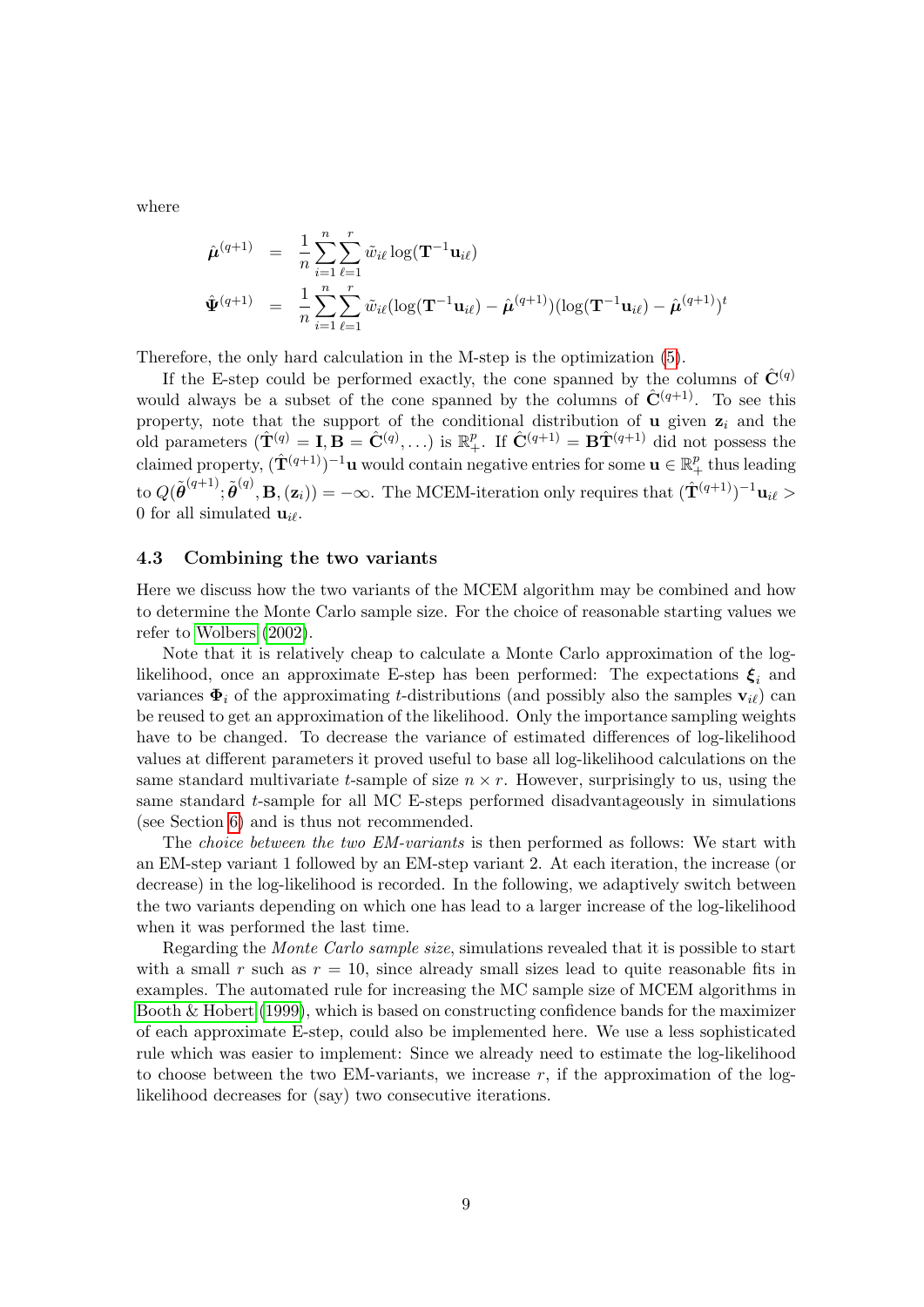## <span id="page-11-0"></span>5 Extensions and variants of the structural lognormal mixing model

#### <span id="page-11-2"></span>5.1 Dealing with zero measurements

The structural lognormal mixing model [\(2\)](#page-4-1) is clearly not adequate for modeling values of zero in observations. A simple amendment is to include a small non-negative vector  $\tau$  into the lognormal mixing model, leading to

$$
\mathbf{X}_i + \boldsymbol{\tau} = (\mathbf{C}\mathbf{S}_i + \boldsymbol{\tau}) \circ \mathbf{E}_i \quad (i = 1, \dots, n),
$$

This model allows for zeros. It has the additional advantage of slightly increasing the measurement error variance to  $\text{Var}(\mathbf{X}_i|\mathbf{S}_i=\mathbf{s}_i) = (\mathbf{C}\mathbf{s}_i + \boldsymbol{\tau})^2 \circ \text{Var}(\mathbf{E}_i)$  which is more realistic for small observations.

The algorithms of Section [4](#page-7-0) can easily be enhanced to allow for an additional parameter  $\tau$ . In principle,  $\tau$  could also be estimated, but our implementation only allows to include  $\tau$  as a fixed parameter into the model.

A more sophisticated alternative would be to introduce the idea of a detection limit: Zero measurements are obtained because the true value is below the detection limit of the measuring device. If the detection limit of a device is known, zero measurements could be modeled as censored observations.

#### <span id="page-11-3"></span>5.2 The lognormal structural mixing model with covariates

Sometimes covariates for the scores are available. For example, for air pollution data it would be more realistic to let the scores depend on meteorological data and time. Model [\(2\)](#page-4-1) can be modified to allow for covariates by assuming the log-scores to follow a multivariate linear regression model with q-dimensional covariates  $\mathbf{u}_i$ :

$$
\log(\mathbf{S}_i) \sim \mathcal{N}\left(\boldsymbol{\mu}_i = \boldsymbol{\beta}^t \mathbf{u}_i, \boldsymbol{\Psi}\right)
$$

where  $\beta$  is a  $q \times p$ -matrix. It is straightforward to genaralize the algorithms of Section [4](#page-7-0) to allow for this extension. Moreover, if it is a priori clear that different components of the scores depend on different covariates identification of C will become easier.

#### <span id="page-11-1"></span>5.3 A mixing model for compositional data

In some applications, the observations  $x_i$  are naturally in compositional form. In such cases, the logistic normal distribution described in [Aitchison](#page-20-4) [\(1987\)](#page-20-4) naturally substitutes the lognormal distribution as a modeling tool: A random vector  $\mathbf{Y} = (Y^{(1)}, \dots, Y^{(p)})$  with values in the strictly positive compositional simplex  $\mathcal{S}_{+}^{(p-1)} = \{ \mathbf{y} \in \mathbb{R}_{+}^{p} : \sum_{j=1}^{p} y^{(j)} = 1 \}$ has a logistic normal distribution with parameters  $\zeta$  and  $\Phi$ ,  $\mathbf{Y} \sim \mathcal{L}(\zeta_{p-1}, \Phi_{(p-1)\times (p-1)})$ , if  $\mathbf{Z} := (\log(y^{(1)}/y^{(p)}), \ldots, \log(y^{(p-1)}/y^{(p)}))$  has a multivariate normal distribution with the same parameters,  $\mathbf{Z} \sim \mathcal{N}(\zeta, \Phi)$ .

Following [Aitchison](#page-20-4) [\(1987\)](#page-20-4), we define a compositional constraining operator  $\mathcal{C}: \mathbb{R}^m_+ \to$  $\mathcal{S}^{(m-1)}$  by  $\mathcal{C}(\mathbf{x}) := \mathbf{x}/\sum_{j=1}^{m} x^{(j)}$  and a perturbation operator  $\odot : \mathbb{R}_{+}^{m} \times \mathbb{R}_{+}^{m} \to \mathcal{S}^{(m-1)}$  by  $\mathbf{x} \odot \mathbf{e} := \mathcal{C}(\mathbf{x} \circ \mathbf{e}).$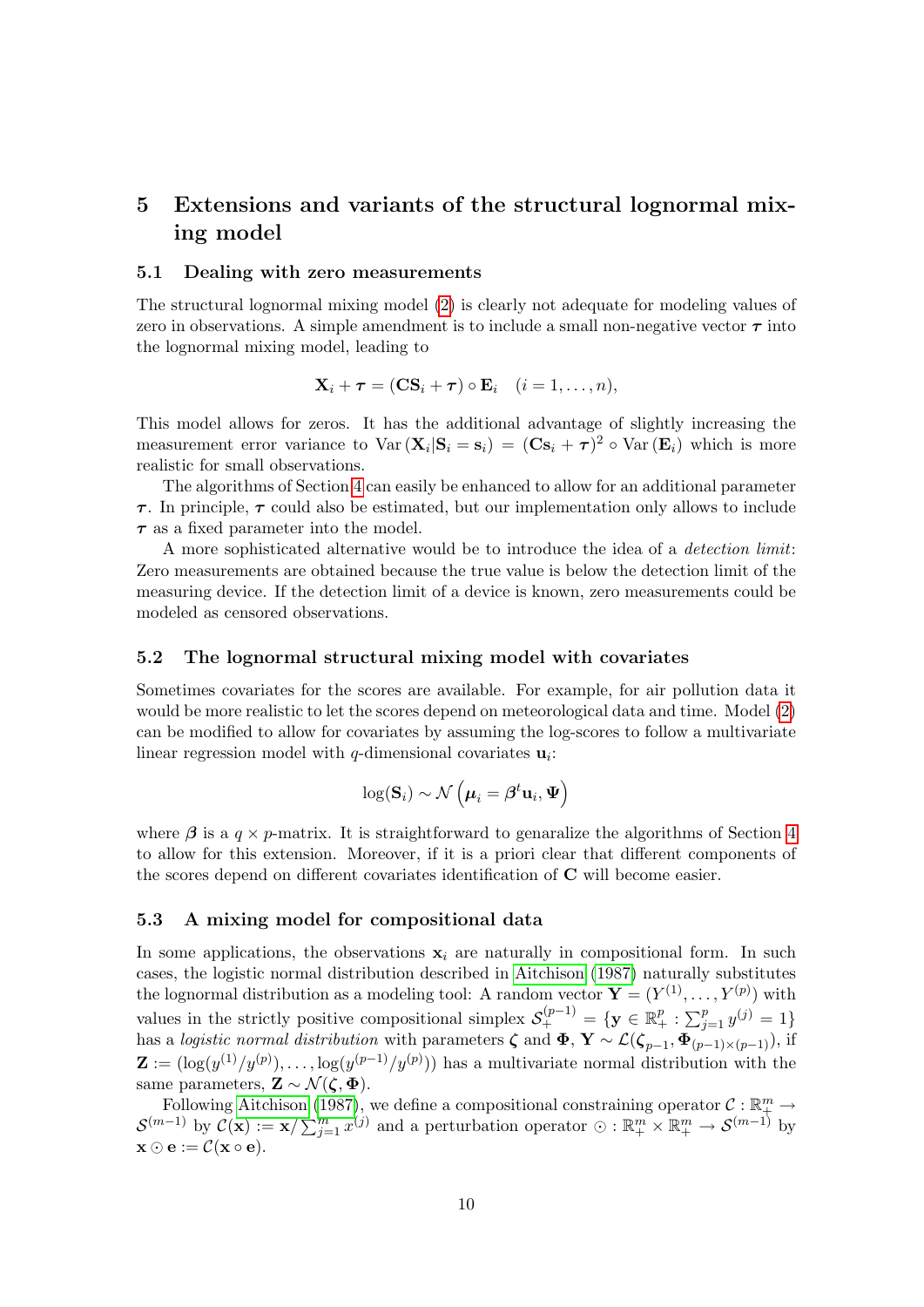A variant of the structural lognormal mixing model is then given by the model

<span id="page-12-1"></span>
$$
\tilde{\mathbf{X}}_i = \mathbf{C}\tilde{\mathbf{S}}_i \odot \tilde{\mathbf{E}}_i \quad (i = 1, \dots, n),
$$
\n(6)

where the assumptions are the same as for the structural lognormal mixing model [\(2\)](#page-4-1), except that we assume that the scores and the errors are logistic normally distributed:  $\tilde{\mathbf{S}}_i \sim \mathcal{L}(\boldsymbol{\zeta}_{p-1}, \boldsymbol{\Phi}_{(p-1)\times (p-1)})$  and  $\tilde{\mathbf{E}}_i \sim \mathcal{L}(\mathbf{0}, \boldsymbol{\Sigma}_{(m-1)\times (m-1)}')$  where the components of  $\tilde{\mathbf{E}}_i$  are "independent except for the summation constraint", i.e.  $\Sigma'$  is of the form

<span id="page-12-2"></span>
$$
(\mathbf{\Sigma}')_{j\ell} = \begin{cases} \sigma_j^2 + \sigma_m^2 & \text{if } j = \ell \\ \sigma_m^2 & \text{if } j \neq \ell \end{cases}
$$
 (7)

(Equivalently, a lognormal error  $\tilde{\mathbf{E}}_i \sim \Lambda(\mathbf{0}, \text{diag}(\sigma_1^2, \ldots, \sigma_m^2))$  could be specified.) As has been mentioned, this model was independently developed and treated in a Bayesian context by [Billheimer](#page-20-5) [\(2001\)](#page-20-5).

Model  $(6)$  is not only analogous to the structural model  $(2)$ , but the two models are connected by the following fact:

<span id="page-12-3"></span>**Lemma 1** If **X** follows a structural lognormal model with parameters  $\theta = (\mathbf{C}, \mathbf{u}, \Psi, \Sigma)$ then  $\tilde{\mathbf{X}} = \mathcal{C}(\mathbf{X})$  follows a structural logistic normal model with parameters  $\tilde{\boldsymbol{\theta}} = (\mathbf{C}, \boldsymbol{\zeta})$  $\sqrt{2}$ 

$$
\mathbf{F}\boldsymbol{\mu}, \boldsymbol{\Phi} = \mathbf{F}\boldsymbol{\Psi}\mathbf{F}^{t}, \boldsymbol{\Sigma}'\text{) where } \mathbf{F} \text{ is as given by } \mathbf{F} = \begin{pmatrix} -1 \\ \mathbf{I}_{p-1} & \vdots \\ -1 \end{pmatrix} \text{ and } \boldsymbol{\Sigma}' \text{ is as in (7).}
$$

Lemma [1](#page-12-3) follows directly by using [Aitchison](#page-20-4) [\(1987,](#page-20-4) Property 6.1, p. 117) and by noting that  $\mathcal{C}(\mathbf{CS} \circ \mathbf{E}) = (\mathbf{C} \cdot \mathcal{C}(\mathbf{S})) \odot \mathcal{C}(\mathbf{E}).$ 

While they have not been implemented, it is clear that similar algorithms to those of Section [4](#page-7-0) for the structural lognormal model could be developed to calculate the MLE of the logistic normal mixing model.

## <span id="page-12-0"></span>6 Simulation

We study the performance of the proposed algorithms to compute the MLE for an examples with  $p = 3$  sources and  $m = 10$  variables. The sample size is  $n = 250$  and the log-scores have different variances and some strong correlations:

$$
\mathbf{s}_{i} \sim \Lambda(\boldsymbol{\mu}, \boldsymbol{\Psi}) \text{ with } \boldsymbol{\mu} = \begin{pmatrix} 0 \\ 0 \\ 0 \end{pmatrix} \text{ and } \boldsymbol{\Psi} = \begin{pmatrix} 1 & 0.5 & 1 \\ 0.5 & 2 & 0 \\ 1 & 0 & 1.5 \end{pmatrix}.
$$

The chosen source profiles matrix can be seen as lines in Figure [2](#page-15-0) and the log-measurement error standard deviation was set to 0.1 for the first 5 variables and to 0.2 for the others corresponding to about 10% and 20% relative error, respectively.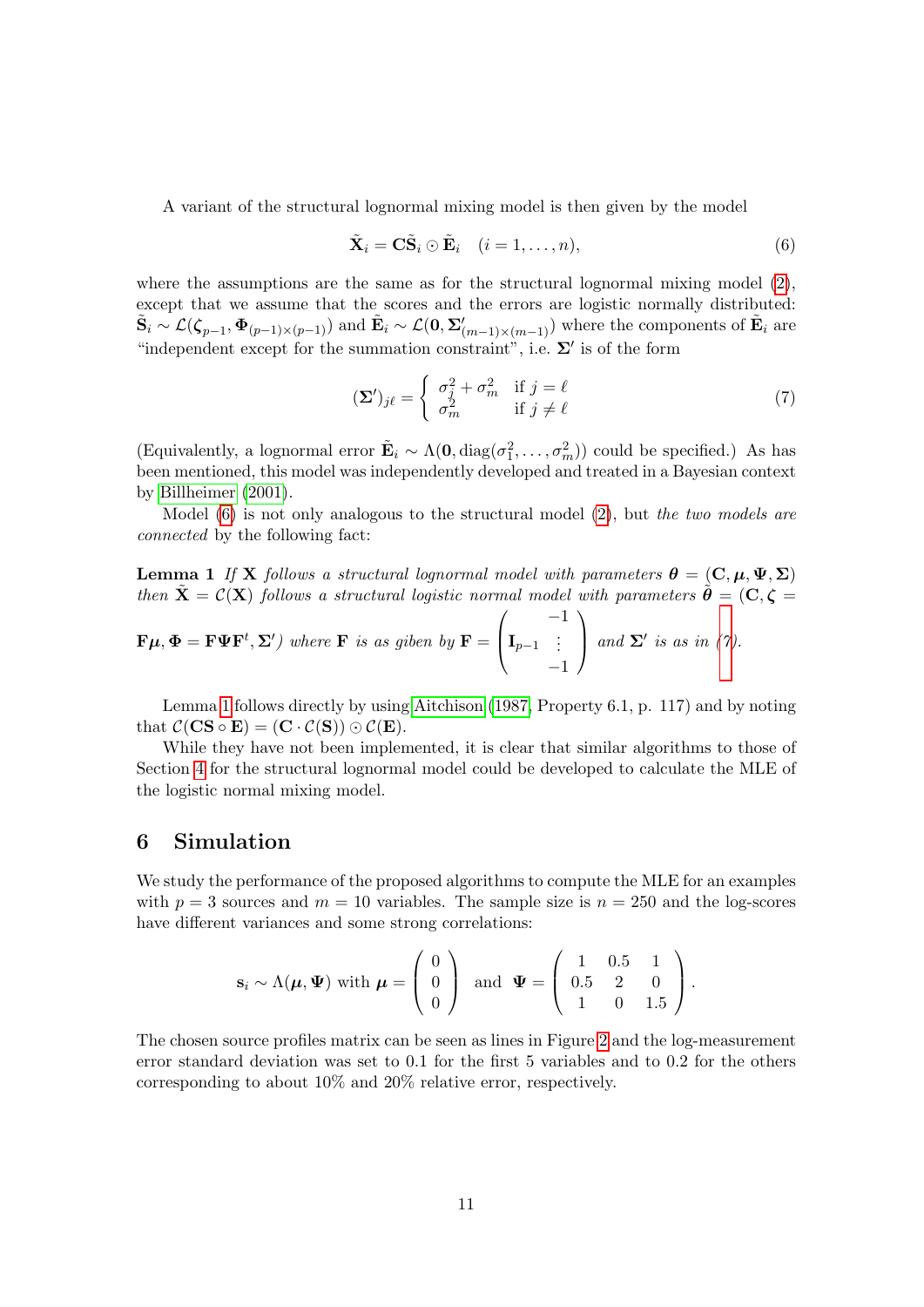#### 6.1 Comparison of different combinations of the MCEM algorithms

Ten datasets were generated. Four different combinations of the MCEM algorithm variants introduced in Sections [4.1](#page-7-1) and [4.2](#page-8-1) were tried out: Automated switching between the two variants as described in Section [4.3,](#page-10-0) alternating between the two variants, using only variant 1 and finally using only variant 1 and using the same standard t-sample for all MC E-steps. For all MC E-steps,  $r = 100$  MC samples per observation were used. All log-likelihood approximations were based on the same standard multivariate t-sample with  $r = 1000$  MC-samples per observation for higher accuracy. In all 10 cases either automated switching (6 times) or alternating between the two variants lead to the highest log-likelihood. Using only MCEM variant 1 and the same t−sample performed worst in 8 cases.

Figure [1](#page-13-0) displays 50 MCEM iterations for all four combinations and two datasets. (The log-likelihoods of the starting values and those after the first iteration are not shown since they are much lower than the others.) In the first case, all combinations perform comparably while in the second, the combinations involving only variant 1 perform significantly worse. In two of the 10 simulations, using only MCEM variant 1 and the same t–sample even lead to log-likelihood curves which started decreased slightly after a couple of successful iterations at the beginning, a pattern of overadaptation to the t−sample which was surprising to us. Based on these results, we choose the automated MCEM algorithm of Section [4.3](#page-10-0) for the following investigations.



<span id="page-13-0"></span>Figure 1: Log-likelihoods after iterations 2-50 of two simulations and different combinations of the MCEM algorithms.

#### 6.2 Results for the automated MCEM algorithm

The automated MCEM algorithm of Section [4.3](#page-10-0) was run for 100 simulated datasets. The number of MC samples per observation was successively increased along the sequence 10- 40-160-640-1000. Finally, 10 alternating MCEM iterations (again with  $r = 1000$ ) were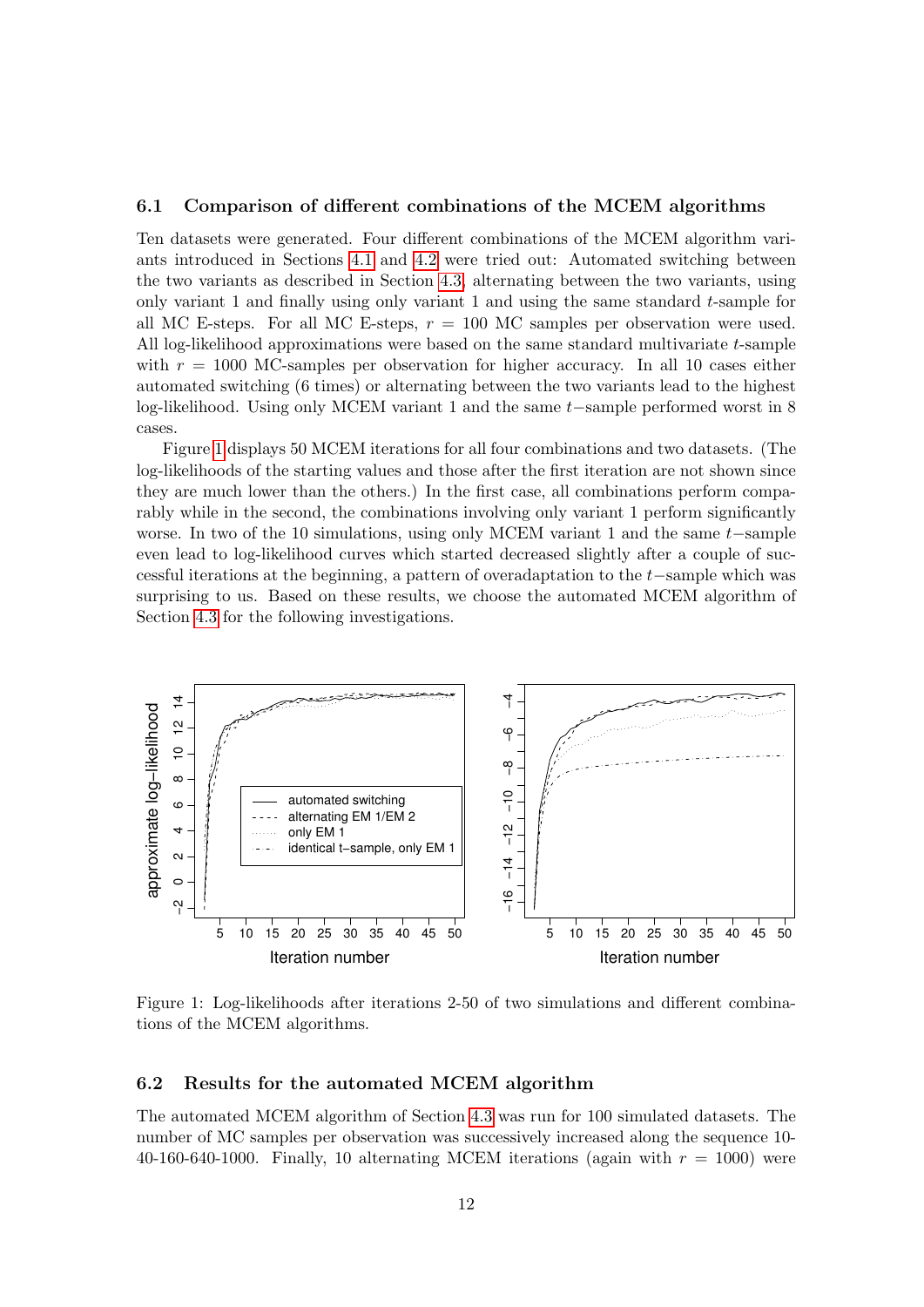performed. Altogether, about 100 MCEM iterations were needed for an estimate. Computing time per run was approximately 110 minutes on a Linux computer with a Intel Xeon chip (1500 Mhz) which is quite long but partly due to the fact that the algorithm was completely programmed with the statistical software R (publicly available from [CRAN](#page-20-10) [\(1997 ff.\)](#page-20-10)) and not with a compilable language such as C.

Figure [2](#page-15-0) displays parameter estimates for 100 simulated datasets. Source 2 is very accurately estimated while estimates of the sources 1 and 3 are less precise. This is also illustrated by Figure [3](#page-16-0) which shows the true standardized scores (i.e.  $\mathcal{C}(\mathbf{S}_i)$ ) in the notation of Section [5.3\)](#page-11-1) as well as true and (projected) estimated sources for the first 4 datasets. For one dataset (plot on the lower left), source 1 is not very accurately estimated.

## <span id="page-14-0"></span>7 Application to the VOC measurements

The dataset explained in Example [1](#page-3-0) contains a few zero measurements. Therefore the variant of the structural model which allows for zeros discussed in Section [5.1](#page-11-2) was chosen and  $\tau$  was set to 0.07 ppbC for the sum of 2- and 3-methyl pentane and to 0.05 ppbC for all other compounds. (This corresponds to the magnitude of absolute measurement error as described in [Locher](#page-21-0) [\(1999,](#page-21-0) p. 137).)

The automated MCEM algorithm described in Section [4.3](#page-10-0) was run for models with  $p = 2 \dots 6$  sources. Monte Carlo sample size r was increased along the sequence 10-30-90-250. Finally, 25 MCEM steps (variant 1) were performed for  $r = 500$  and  $r = 1000$  each. As a rough guide for choosing p, the maximum log-likelihoods of these models are displayed in Figure [4.](#page-17-0) In order to see how much of the variability of the dataset is explained by the model it is also useful to look at the estimated log-error standard deviations for different p. They are also displayed in Figure [4.](#page-17-0) From these plots it is clear that  $p = 2$  is too small. Three or possibly four sources seem appropriate. Fortunately, the corresponding source profiles for different  $p$  agree quite well. Thus, the choice of  $p$  is somewhat less crucial.

We decided to use  $p = 3$  for closer examination. For  $p = 4, 5, 6$ , the estimated logscores covariance matrices  $\tilde{\Psi}$  become closer to singular: For  $p = 4$ , the correlation between log-scores components 1 and 4 is 0.93 and the condition number of  $\ddot{\mathbf{\Psi}}$  is 100.66. For  $p = 5$ and 6, the condition numbers of the estimated  $\mathbf{\Psi}$  are 700 and 1122, respectively.

We chose a resampling procedure to assess the *uncertainty of the parameter estimates*. Because both the scores and the residuals show significant temporal dependence, the blockwise bootstrap was chosen, see Künsch [\(1989\)](#page-20-11). Each bootstrap sample consisted of 62 blocks of length 12 (corresponding to two days each) and one block of length 5, sampled with replacement from the dataset. Figure [5](#page-18-0) shows boxplots of parameter estimates obtained from 100 bootstrap samples. Lines indicate estimates from the original dataset. It can be seen that the estimates are quite precise.

In addition to the measured VOC, the dataset from Wallisellen contains additional covariates which have not been included into the analysis above: Temperature, relative humidity, air pressure, wind speed and direction. A simple regression model for the estimated scores of the form

 $\log(\hat{s}^{(k)}) \sim \texttt{hour*}$ weekend  $+$  temp  $+$  rel.hum.  $+$  airpress  $+$  windspeed

(where hour\*weekend is an abbriviation for main effects plus an interaction of the factors hour of measurement (6 levels) and an indicator of whether the day of measurement was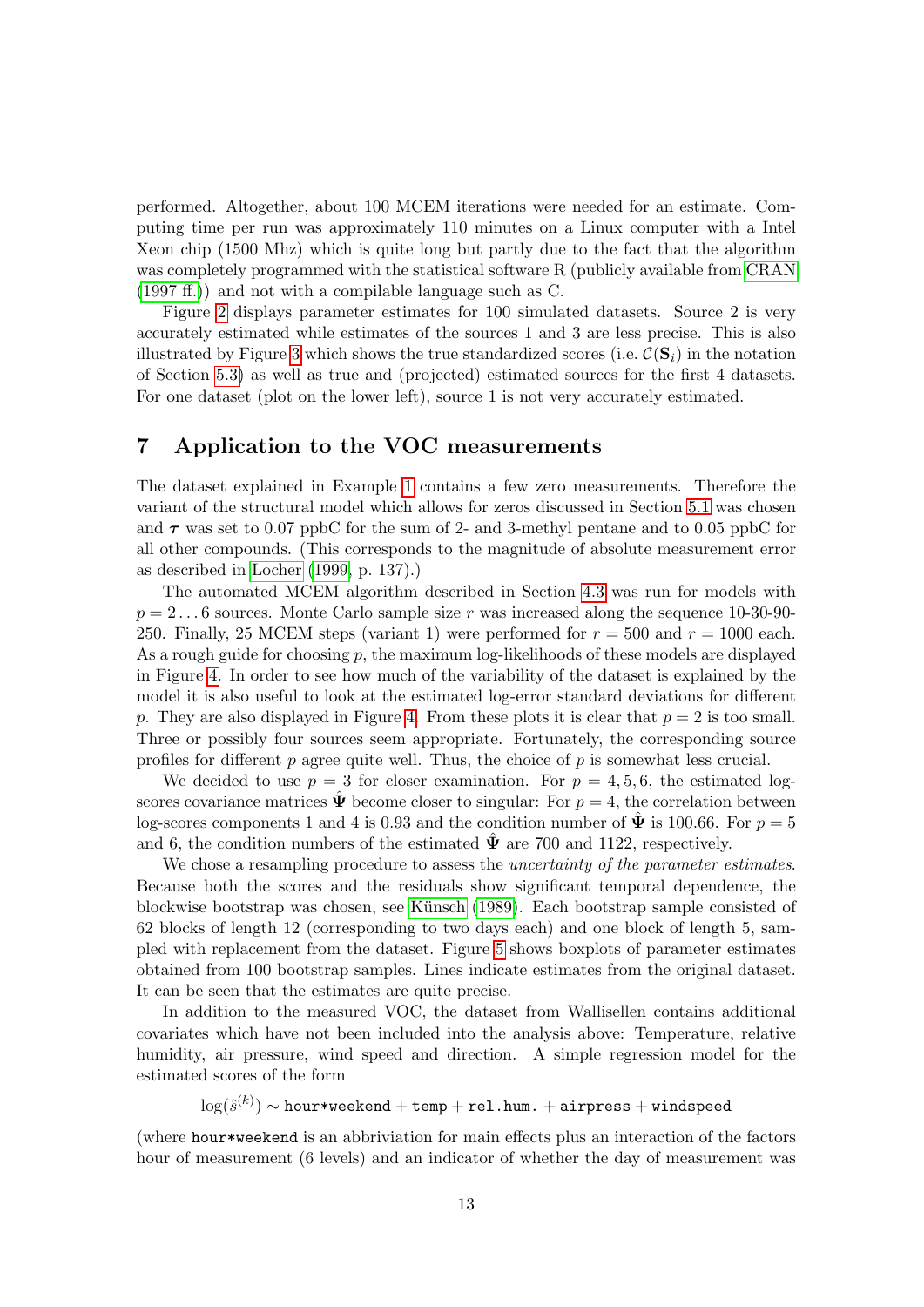

<span id="page-15-0"></span>Figure 2: Results of the automated MCEM algorithm for the simulation of Section [6.](#page-12-0) Boxplots are based on 100 simulated datasets. Lines indicate true values.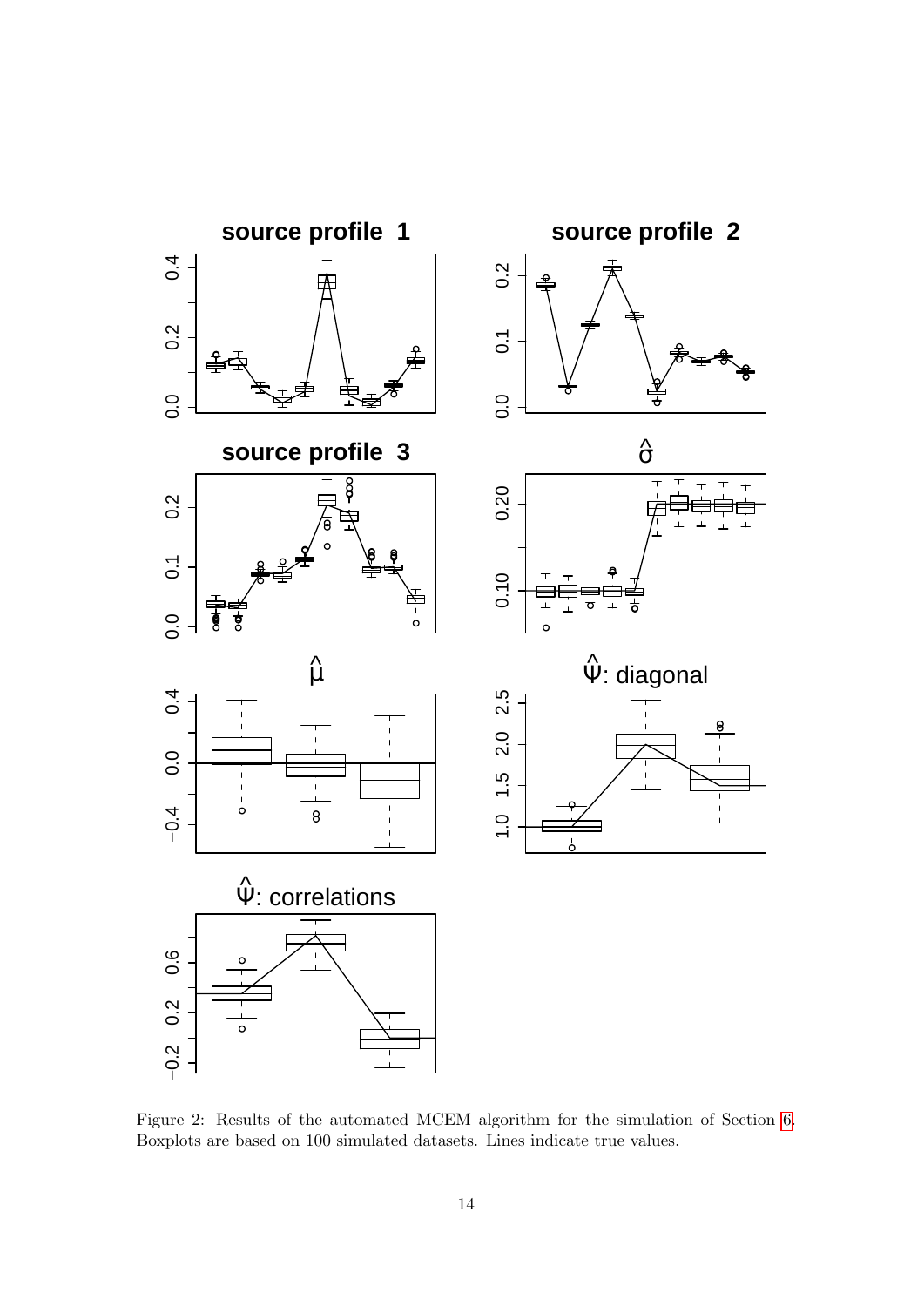

<span id="page-16-0"></span>Figure 3: True standardized scores as well as true  $(\triangle)$  and (projected) estimated sources  $(+)$  for the first 4 simulations of Simulation [6.](#page-12-0)

a weekday) explains about 55% of the variation of scores components 1 and 2 and 15% of component 3. (An additional term winddirection\*windspeed, where winddirection is a factor with 8 levels, improved the fit only slightly and was therefore not included.) The MLE of the structural lognormal mixing models with covariates described in Section [5.2](#page-11-3) was determined for the regression model described above and  $p = 2 \dots 4$ . In all three cases, the estimated source profiles were very close to those of the model without covariates and thus confirmed the profiles obtained in the simpler analysis.

## 8 Conclusions

The structural lognormal mixing model is a natural adaptation of the factor analysis model to the non-negativity constraints and the fact that in linear mixing models there exists a meaningful coordinate origin. Since it models the scores by a parametric distribution, it is amenable to standard statistical theory and desirable statistical properties such as identifiability and consistency of the MLE can be proved. The assumed multivariate lognormal distribution of the scores is a flexible parametric model. Nevertheless, a major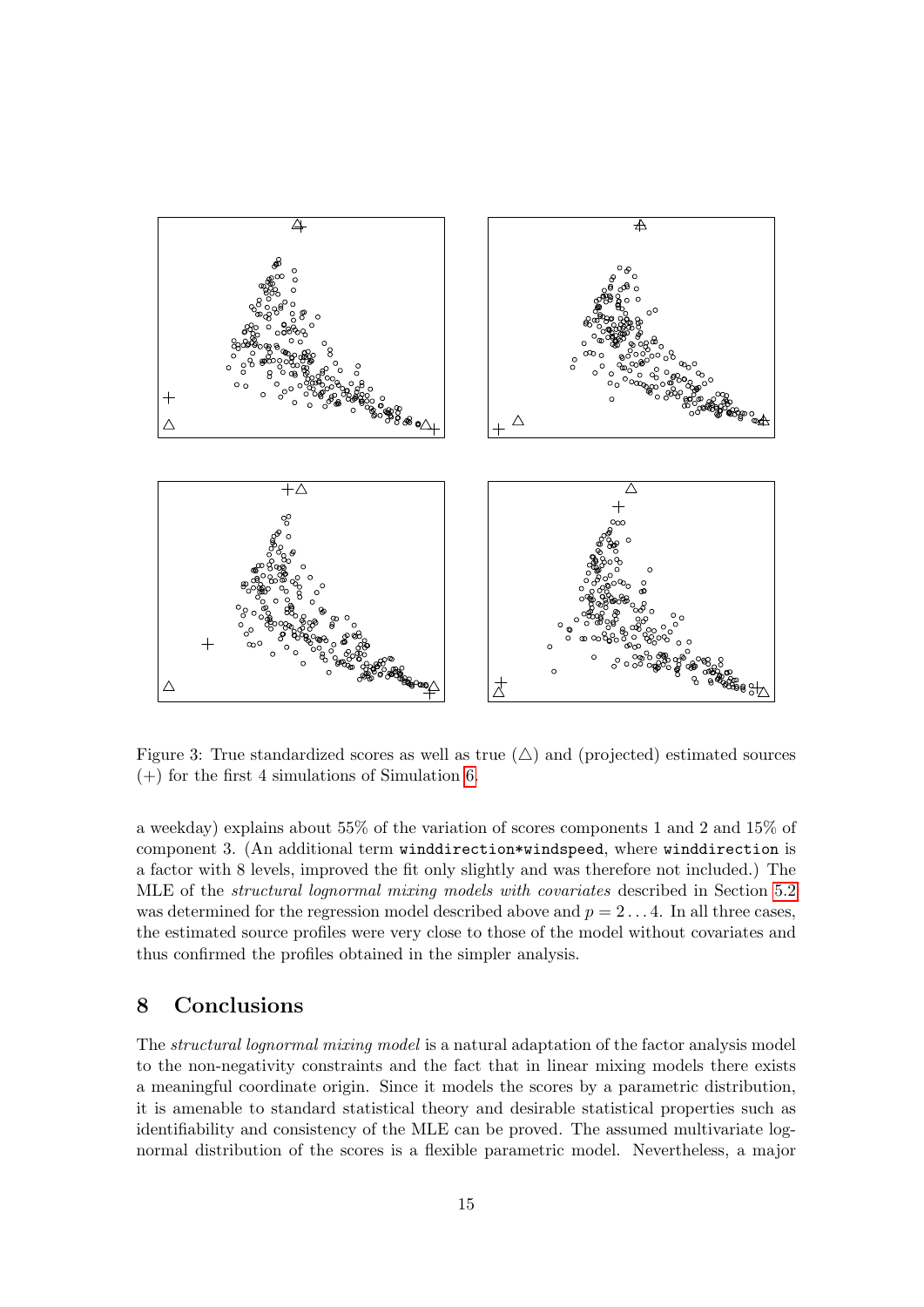

<span id="page-17-0"></span>Figure 4: Maximum log-likelihoods and estimated log-error standard deviations for the Wallisellen dataset and different dimensions p.

disadvantage of the structural lognormal model is that the assumption of i.i.d. lognormal scores is an oversimplification in many applications. However, we believe that the structural lognormal model is a fine starting point for yet more realistic models which go well beyond the relatively simple assumption of i.i.d. lognormal scores. Here is a list of possible extensions which provide opportunities for further research:

- 1. It is conceptually simple to allow the scores to depend on covariates. This extension has already been discussed in Section [5.2.](#page-11-3)
- 2. Observations below the detection limit of the measuring device require special treatment. As has been mentioned in Section [5.1,](#page-11-2) it would be fruitful to extend the structural model to allow for left-censored observations.
- 3. In some applications, both the scores and the errors should be modeled as multivariate time series. A first publication which allows for time dependence in linear mixing models is [Park et al.](#page-21-2) [\(2001\)](#page-21-2). However, these authors do not include non-negativity constraints of the scores and identifiability of the model is assured by pre-specified zeros in the source profiles matrix. Neither does their model allow for covariates. It would thus be useful to combine the ideas in [Park et al.](#page-21-2) [\(2001\)](#page-21-2) with the structural lognormal model with covariates.
- 4. Simulations in [Wolbers](#page-21-3) [\(2002\)](#page-21-3) show that the MLE of the structural lognormal mixing model may perform badly if the data contains gross errors. It would thus be desirable to robustify the MLE. A first step in this direction which provides some degree of robustness to outliers and which should be relatively easy to implement would be to model the log-errors with a t-distribution and to calculate the MLE in this new model.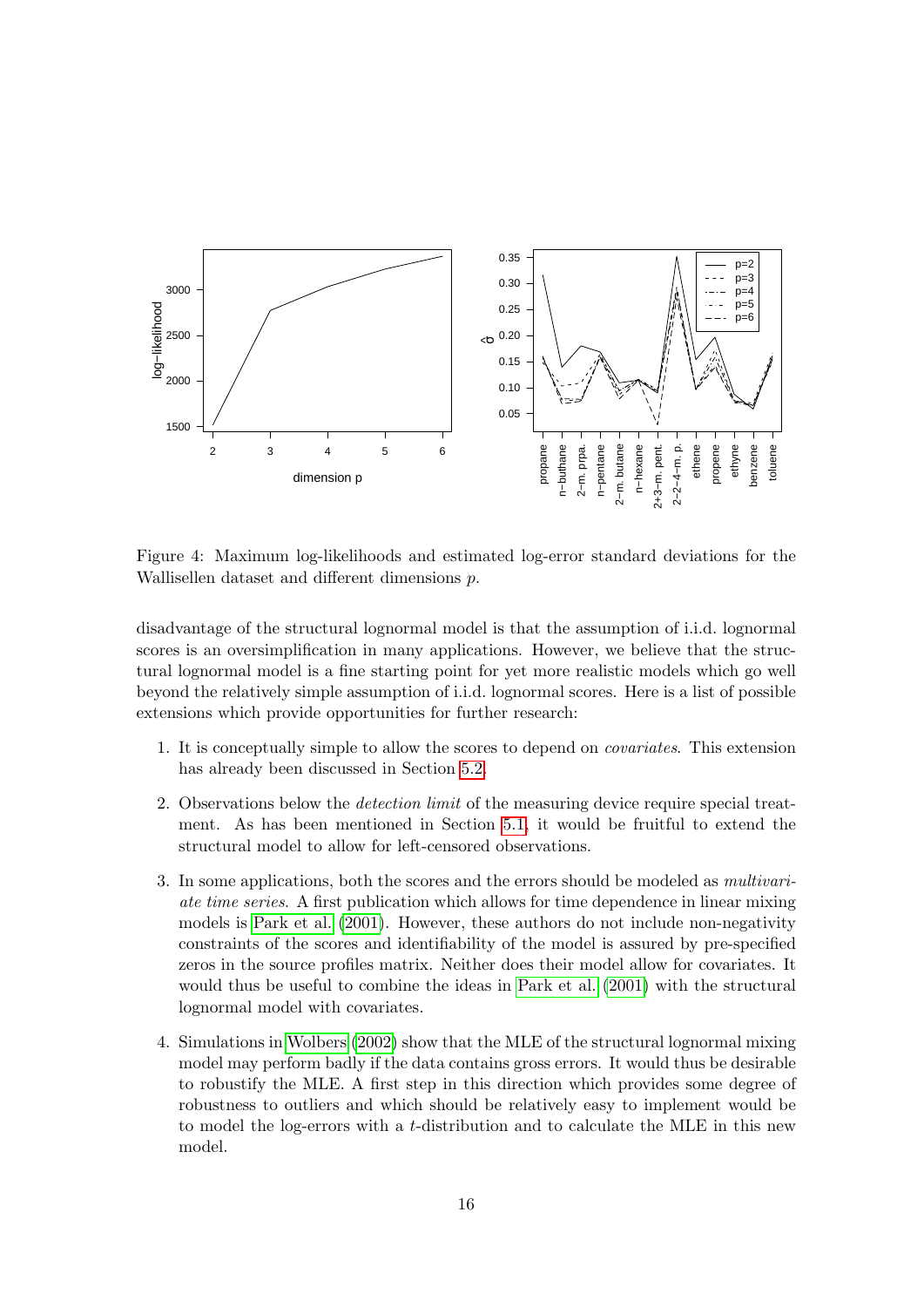

<span id="page-18-0"></span>Figure 5: Parameter estimates for 100 bootstrap samples of the Wallisellen dataset. Lines indicate estimates from the original dataset.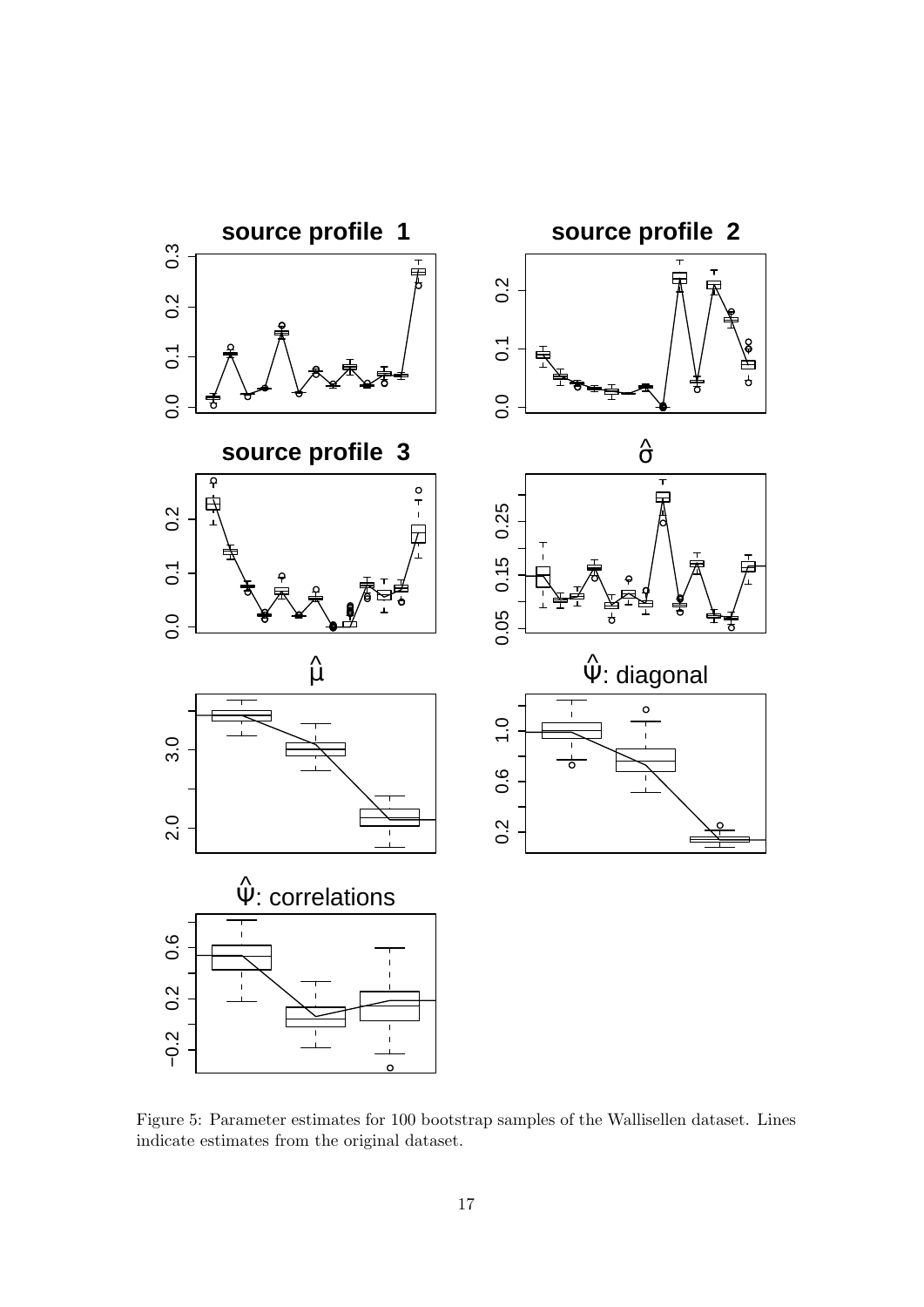5. It is straightforward to include simple constraints on the parameter values into the structural lognormal model. However, in some applications more complex prior knowledge is available. This calls for Bayesian or penalized likelihood methods.

Fortunately, it is relatively simple to write down models which extend the structural lognormal mixing model with the features discussed above. However, a detailed examination of these models would be both worthwhile and challenging. One particular challenge is to design reliable and fast algorithms for computing the MLE or the posterior distribution of these extended models.

## A Appendix: Proof of Theorem [1](#page-6-0)

<span id="page-19-0"></span>Our method of proof uses a known result concerning uniqueness of a special matrix decomposition.

**Theorem 2** Let M be a positive definite  $m \times m$  matrix. Suppose there exists a decomposition of M of the form

 $M = NN<sup>t</sup> + D$ 

where N is a  $m \times p$  matrix of rank  $p \lt m$  and D is a diagonal matrix with positive diagonal entries. Then the following condition is sufficient for ensuring uniqueness of this decomposition (up to multiplication of  $N$  from the right by an orthogonal matrix): If any row of  $N$  is deleted there remain two disjoint submatrices of rank p.

For a proof, see [Anderson & Rubin](#page-20-12) [\(1956,](#page-20-12) Theorem 5.1) who also apply this result to discuss identifiability of the factor analysis model.

**Proof of Theorem [1.](#page-6-0)** We first show that  $\Sigma$  can be identified from the second moments of X: Note that

$$
\mathbf{E}\left[E^{(j)}E^{(\ell)}\right] = \begin{cases} \exp(\frac{1}{2}(\sigma_j^2 + \sigma_\ell^2)) : & j \neq \ell \\ \exp(2\sigma_j^2) & ; j = \ell \end{cases}
$$

If we let  $\mathbf{F} = \text{diag}(\exp(\frac{1}{2}\sigma_1^2), \dots, \exp(\frac{1}{2}\sigma_m^2))$ , then straightforward calculations show that

<span id="page-19-1"></span>
$$
\mathbf{E}\left[ (\mathbf{CS} \circ \mathbf{E})(\mathbf{CS} \circ \mathbf{E})^t \right] = \mathbf{C} \mathbf{E} \left[ \mathbf{S} \mathbf{S}^t \right] \mathbf{C}^t \circ \mathbf{E} \left[ \mathbf{E} \mathbf{E}^t \right]
$$

$$
= \mathbf{FC} \mathbf{E} \left[ \mathbf{S} \mathbf{S}^t \right] \mathbf{C}^t \mathbf{F}^t + \mathbf{D}
$$

$$
= \mathbf{L} + \mathbf{D} \tag{8}
$$

where we have set  $\mathbf{L} = \mathbf{FC} \mathbf{E} [\mathbf{S} \mathbf{S}^t] \mathbf{C}^t \mathbf{F}^t$  and  $\mathbf{D}$  is a diagonal matrix with diagonal entries  $\mathbf{D}_{jj} = \exp(2\sigma_j^2)(\mathbf{C}\,\mathbf{E}\left[\mathbf{S}\mathbf{S}^t\right]\mathbf{C}^t)_{jj} - \mathbf{L}_{jj}.$ 

We assumed that if any row of  $C$  is deleted there remain two disjoint submatrices of rank p. It is easy to check that the matrix  $A := FCR^t$  has the same property if R is a regular  $p \times p$ -matrix with  $\mathbf{R}^t \mathbf{R} = \mathbf{E} [\mathbf{S} \mathbf{S}^t]$  (e.g. its Choleski decomposition). Moreover  $AA<sup>t</sup> = L$ . Thus Theorem [2](#page-19-0) implies uniqueness of the decomposition [\(8\)](#page-19-1) into the two matrices **L** and **D**. A simple calculation shows that the variances  $\sigma_j^2$  can now be identified as  $\sigma_j^2 = \log(\frac{\mathbf{D}_{jj} + \mathbf{L}_{jj}}{\mathbf{L}_{jj}}).$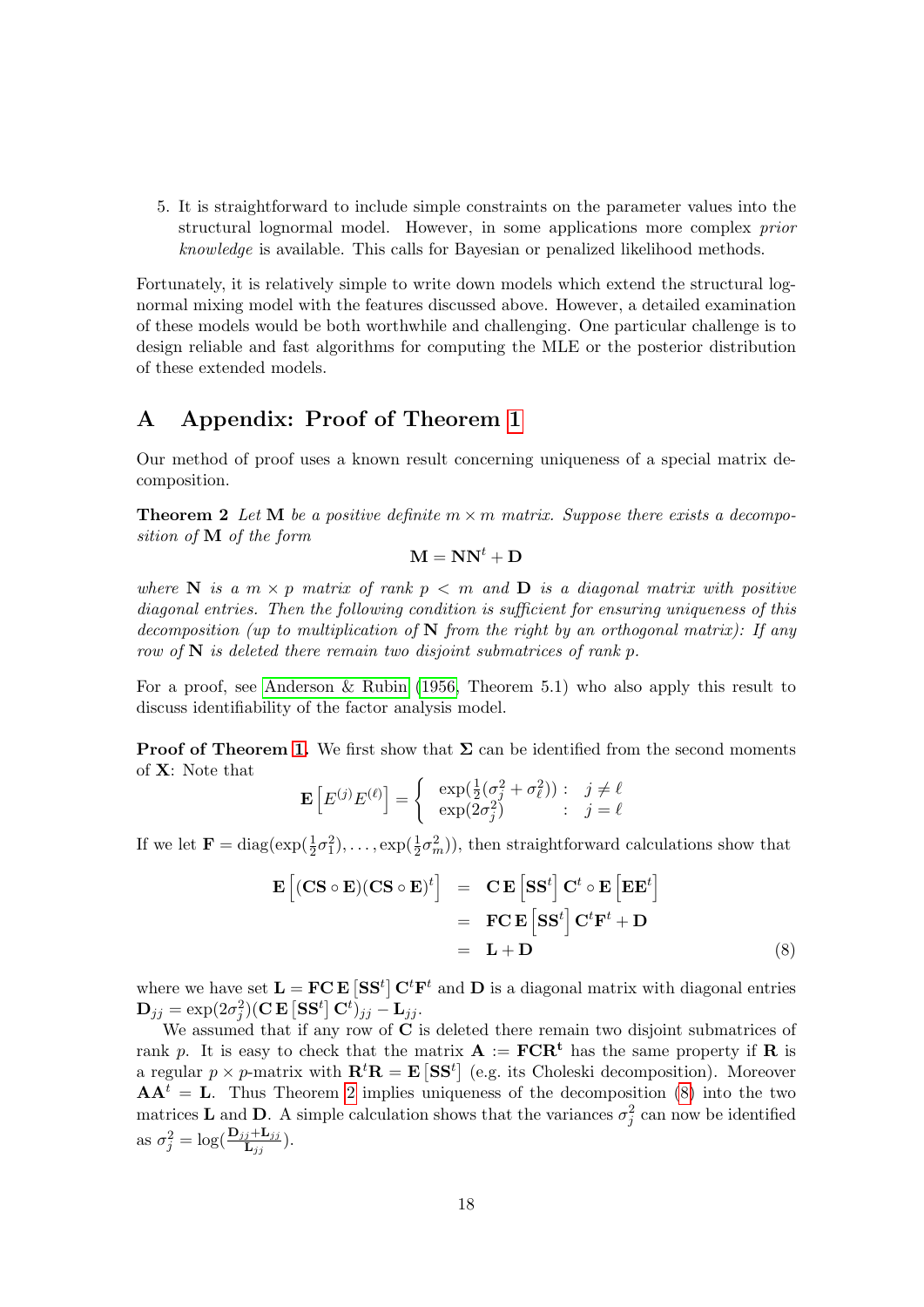Since the distribution of the error  $E$  is identified and independent of  $S$ , we can recover the distribution  $\text{CS}$  (for example through the characteristic function of log( $\text{CS}$ ) which can be recovered from that of  $log(X) = log(CS) + log(E)$ . The model without measurement error is identified by the reasoning directly before Theorem [1](#page-6-0) in the main text.  $\Box$ 

## References

- <span id="page-20-4"></span>Aitchison, J. (1987), The Statistical Analysis of Compositional Data, Chapman & Hall.
- <span id="page-20-0"></span>Akerjord, M.-A. & Christophersen, N. (1996), 'Assessing mixing models within a common framework', Environmental Science and Technology 30, 2105–2112.
- <span id="page-20-12"></span>Anderson, T. W. & Rubin, H. (1956), Statistical inference in factor analysis, in 'Proceedings of the Third Berkeley Symposium on Mathematical Statistics and Probability', Vol. 5, pp. 111– 150.
- <span id="page-20-1"></span>Bandeen-Roche, K. (1994), 'Resolution of additive mixtures into source components and contributions: A compositional approach', Journal of the American Statistical Association 89, 1450–1458.
- <span id="page-20-3"></span>Bandeen-Roche, K. & Ruppert, D. (1991), 'Source apportionment with one source unknown (disc:pp.185-187)', Chemometrics and Intelligent Laboratory Systems 10, 169– 184.
- <span id="page-20-5"></span>Billheimer, D. (2001), 'Compositional receptor modeling', Environmetrics 12, 451–467.
- <span id="page-20-9"></span>Booth, J. G. & Hobert, J. P. (1999), 'Maximizing generalized linear mixed model likelihoods with an automated Monte Carlo EM algorithm', Journal of the Royal Statistical Society, Ser. B **61**(1), 265–285.
- <span id="page-20-10"></span>CRAN (1997 ff.), The Comprehensive R Archive Network, [http://cran.R-project.](http://cran.R-project.org/) [org/](http://cran.R-project.org/).
- <span id="page-20-2"></span>Crow, E. L. & Shimizu, K. E. (1988), Lognormal Distributions: Theory and Applications, Marcel Dekker.
- <span id="page-20-6"></span>Dempster, A. P., Laird, N. M. & Rubin, D. B. (1977), 'Maximum likelihood from incomplete data via the EM algorithm (with discussion)', Journal of the Royal Statistical Society, Ser. B 39, 1–37.
- <span id="page-20-7"></span>Evans, M. & Swartz, T. (2000), Approximating Integrals via Monte Carlo and Deterministic Methods, Oxford University Press.
- <span id="page-20-11"></span>Künsch, H. R. (1989), 'The jackknife and the bootstrap for general stationary observations', The Annals of Statistics 17, 1217–1241.
- <span id="page-20-8"></span>Liu, J. S. (2001), Monte Carlo Strategies in Scientific Computing, Springer Series in Statistics, Springer.